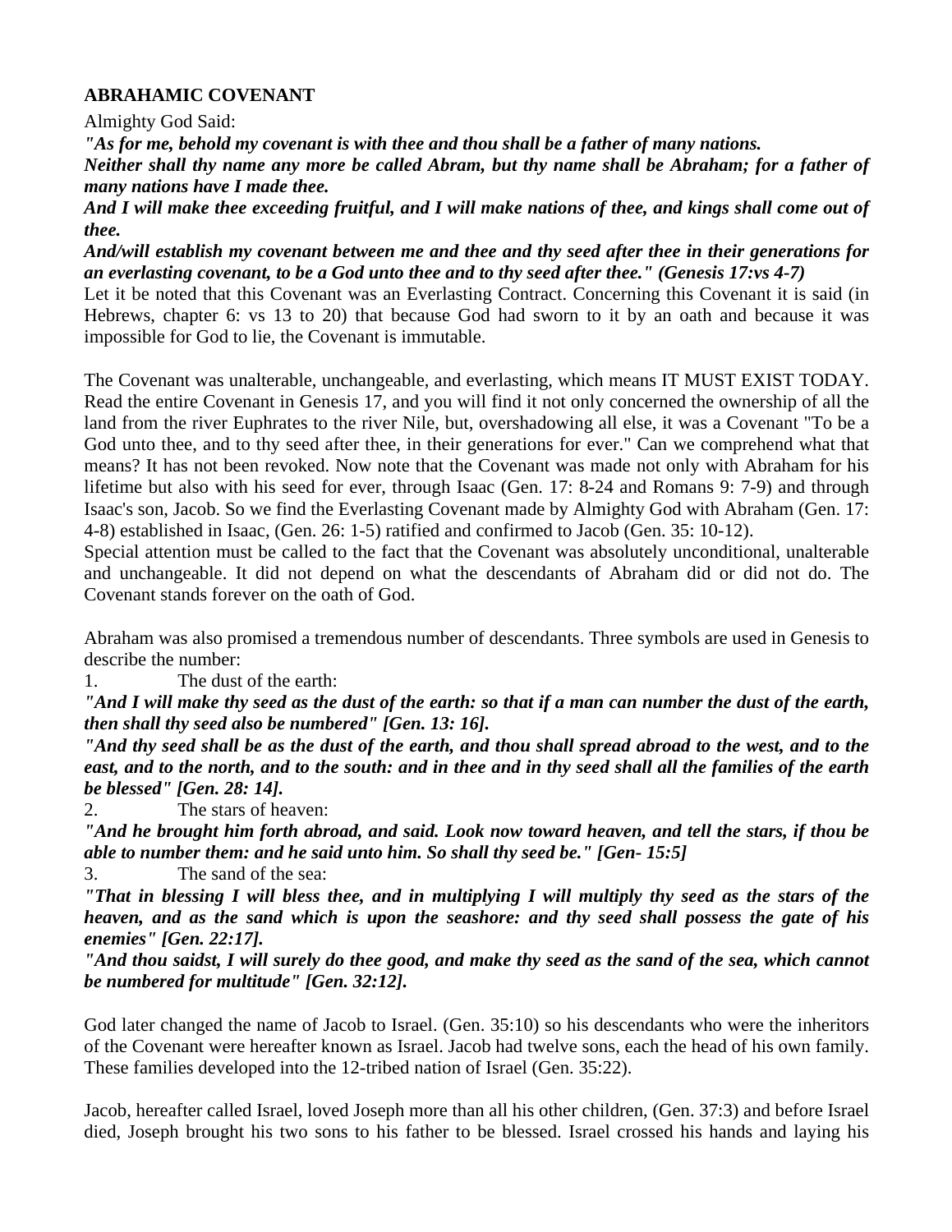hands on their heads, blessed the sons of Joseph-Ephraim and Manasseh. He then said, "And let my name be named on them." Thus his adoption of the two sons of Joseph created another tribe, making thirteen tribes in all. Although Joseph was displeased that his father's right hand was laid upon the head of Ephraim, the younger brother, Israel refused to uncross his hands, so Ephraim was set before Manasseh (Gen. 48:16-20). Thus Manasseh became the thirteenth tribe and received the promise of becoming a great nation. Ephraim was given the promise of becoming a company of nations (i.e.v 48). Much of the history of the now thirteen tribes of Israel must, of necessity, be passed over here: The dramatic account of their sojourn in the land of Egypt for over four hundred years, their great deliverance by the hand of God from the land, and the still greater deliverance at the Red Sea when God led his people across on dry land in safety, causing the waters to stand back while His peoplecrossed over and the destruction of the pursuing Egyptians can be found in Exodus 14: 21-30. Chapters 15 through 18 record their forty years in the wilderness.

Finally, at Mount Sinai God gave His people a code of Laws, Statutes, Judgments, Commandments and Ordinances (the latter ceased with the crucifixion and resurrection of Jesus Christ) by which His Kingdom on earth would be administered. (Exodus, chapters 19 to 40, and the books of Leviticus. Numbers and Deuteronomy). These laws covered every phase of both national and individual life: social, financial, economic, ecclesiastical, agricultural dietetic, and personal.

The keeping of these laws on the promise and the assurance of God will result in perfect happiness and contentment with freedom from sickness. Concerning these laws, the Psalmist wrote: The law of the Lord is perfect" (Psalm 19: 7).

The people at Mt. Sinai entered into a solemn covenant with their God and King, for they said. "All that the Lord hath spoken we will do" (Exodus 24: 7-8). That is what is known as the first or National Covenant and must not be confused with the Abrahamic Covenant which was made some four hundred years previously and which was unconditional. The Covenant made at Mt. Sinai was made conditional upon the keeping of the Laws, Statutes, Judgments and Commandments of God.

So we find God laying before His people the conditions of this National Covenant. IF they kept His laws, blessed would they be in all their undertakings; blessed in the city and in the field, in the fruit of the ground, their cattle and flocks, assured of certain victory over their enemies, and there would be no sickness or poverty among the people. BUT, if they did not keep those laws, then the opposite would be the result. All their undertakings would be cursed; there would be crop failures, disease in cattle and in their own bodies, poverty and sickness would overtake them, their enemies would gain the victory over them in battle. All this may be read in the  $28<sup>th</sup>$  chapter of Deuteronomy, and in the  $26<sup>th</sup>$  chapter of  $th$  obentor of chapter of Leviticus.

Here, God warned Israel that if they persisted in continually breaking His Laws, not only would curses come upon them. He would punish them for seven times, (a time being 360 years, seven times would be 2520 years) and would banish them from the land of Palestine and scatter them among the heathens (like lost sheep) (Lev. 26: 28-46).

For a good many years all went well, the people obeyed the laws of the kingdom and received the promised rewards. Then they began to tire and wanted to be like other peoples around them. First of all they desired an earthly king and God said that although in doing so, they had rejected Him, He would give them permission to have an earthly king (I Sam. 8: 7-22). Saul was then appointed as Israel's first king.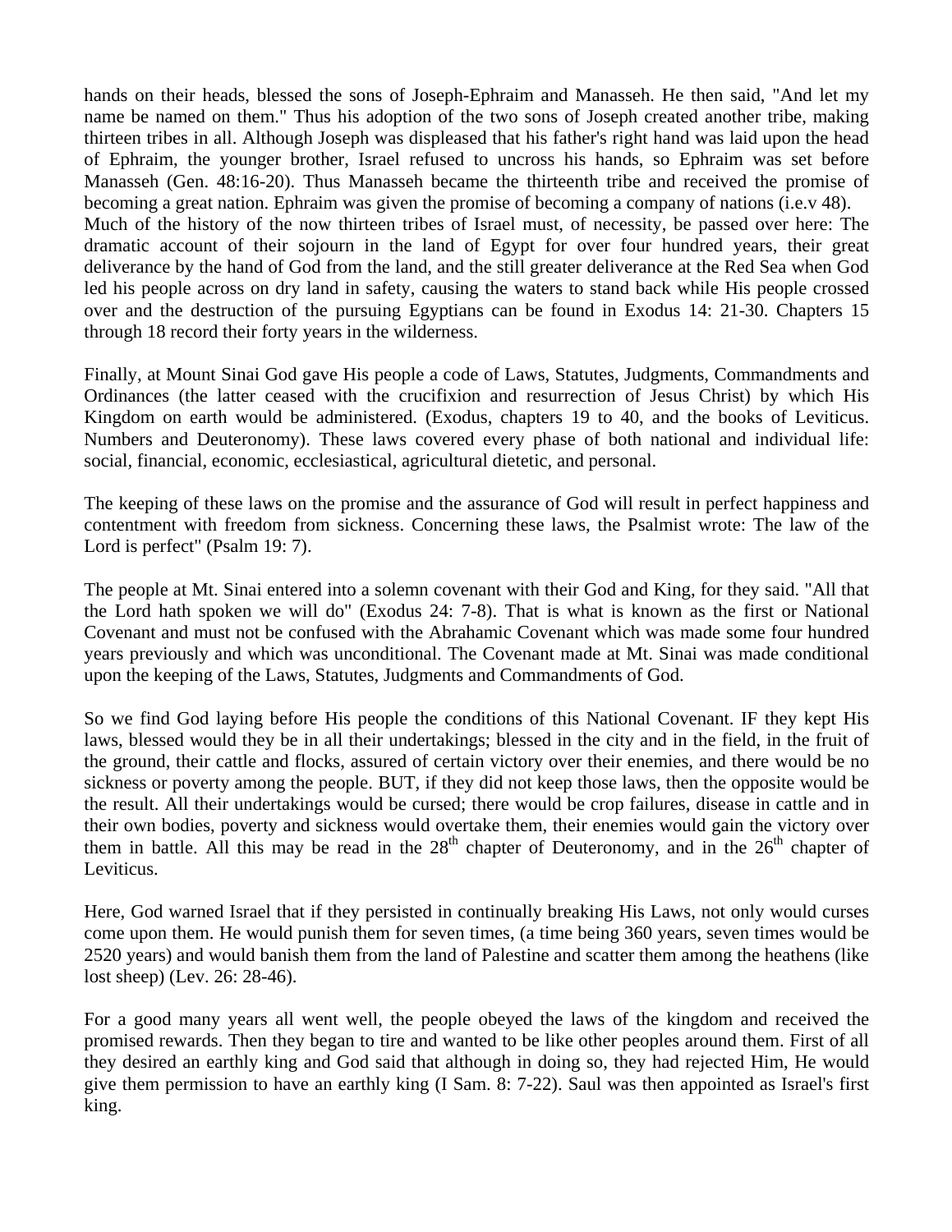Later he was removed because of sin, and God Himself appointed David (of the tribe Judah) to be King over all Israel. God then established the Throne of David FOREVER. (II Sam. 7: 11-17 and Psalm 89: 3- 4) making an Everlasting Covenant with David that his throne and his house would endure forever and that there would always be one of David's seed of lineage to reign upon that throne over the House of Israel for ever (Jer. 33: 17-26). The throne would endure as long as the sun and the moon endured in the heavens (Psalm 89: 29-37).

So here we have:

1) The Everlasting Covenant made with Israel forever, through their forefathers. Abraham, Isaac and Jacob who is now called Israel.

2) The Kingdom of Israel established for ever.

3) The Throne and the House of David established as the Monarchical system over the House of Israel forever.

So the House of Israel, the Throne of David, and the Everlasting Covenant must be in existence TODAY. Note: The throne of David was also the Throne of the Lord, the King of Israel. "For the Lord God shall give unto Him the Throne of His Father David, and He shall reign over the House of Jacob forever" (Luke 1:32-33). Remember, He has not as yet occupied that Throne.

To return to David's reign, we find that he reigned for seven years over the House of Judah only and then for thirty-three years over all Israel, (namely thirteen-tribed Israel- II Sam. 5: 4-5). During his reign, while Israel kept the Laws of God, prosperity was the result. Of that time it is recorded. "Every man dwelt safely under his own vine and fig tree." (I Kings 4: 25). A perfect social order existed wherein dwelt righteousness.

So wonderful and glorious was the Kingdom that kings and queens came from all parts of the earth to see the glories of the kingdom. But alas Solomon, to whom David passed the throne, fell into sin causing the people of the thirteen tribes to sin also and because of their sin. God caused the kingdom to be divided into two kingdoms (I Kings 11: 29-36). The ten tribes under the leadership of Ephraim formed the Northern Kingdom of Israel with Samaria as its capital and Jeroboam as its king.

The other two tribes of Judah and Benjamin, with most of the tribe of Levi, formed what was known as the Southern Kingdom of Judah, with their capital located at Jerusalem, and Rehoboam as its king (I Kings 12: 16 -20). Although Judah had received a large part of the tribe of Levi, she was still referred to as the two-tribed kingdom. The tribe of Levi having received no inheritance with Israel, (Deut. 18:1-2) was portioned among all the tribes for priestly duties. This did not remove Levi from being a distinct tribe, only from being numbered among the landed tribes. Although Scripture thereafter refers to "Twelve tribes," or the "ten-tribed" and the "two-tribed" kingdoms, Manasseh remained numbered as the thirteenth tribe.

The titles "House of Israel" and the "House of Judah" are used to designate the two kingdoms, as they stand separated and in opposition to each other.

The "Birthright" tribes, Ephraim and Manasseh went with the ten-tribed kingdom, and Judah to whom pertains the Throne or "Sceptre" through God's Covenant with David, formed the other kingdom.The **SCEPTRE** and the **BIRTHRIGHT** were separated then and there. Each became a nucleus. All the seed of Abraham, Isaac and Jacob gathered around either one or the other.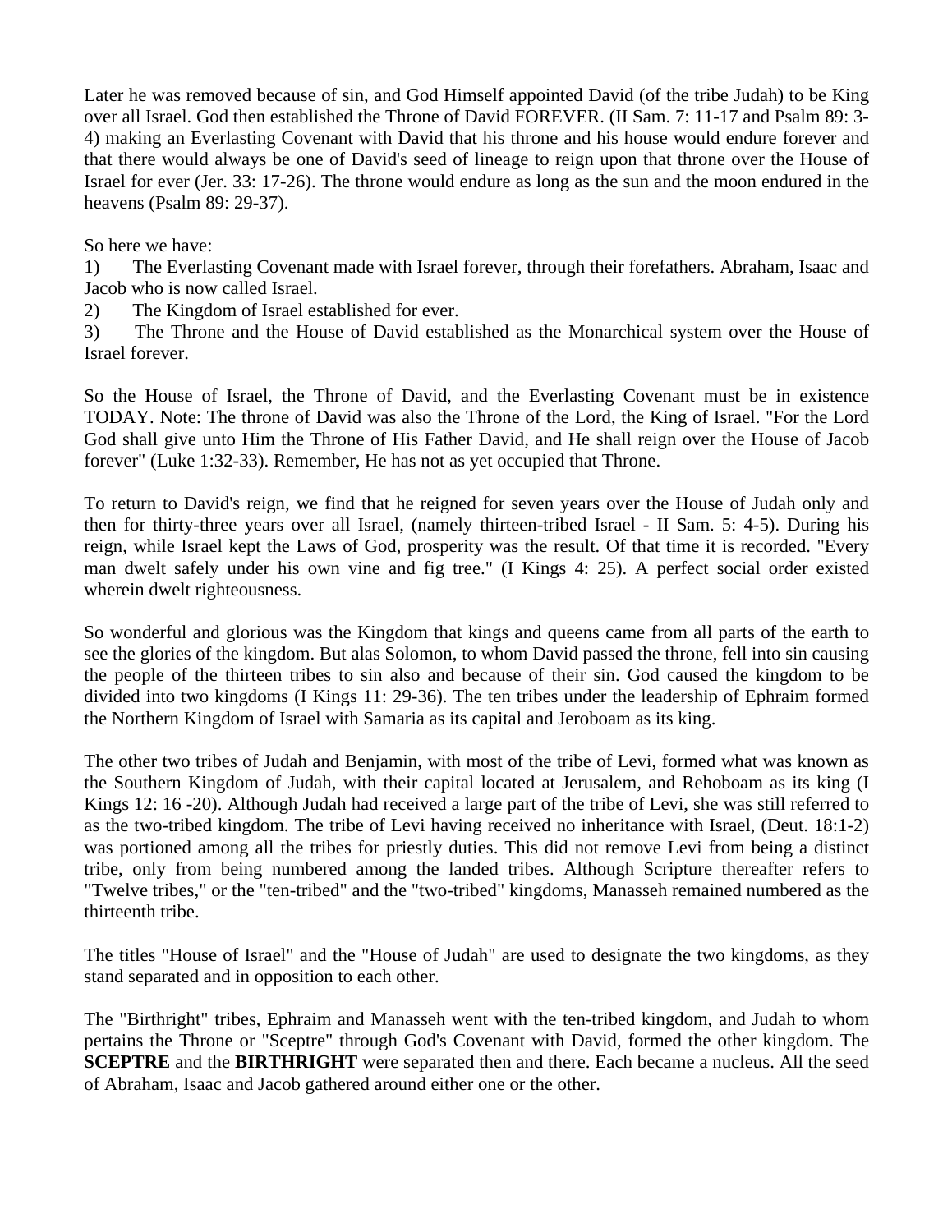

The Divided Kingdom **The Northern Kingdom, "Israel," 933-721 B.C. The Southern Kingdom, "Judah," 933-606 B.C.**

The King of Judah assembled his army together to use force to unite the kingdoms, but God forbade it, saying He had divided the Kingdoms (I Kings 12: 21-24). Thus, each was free and independent of the other to fulfill its God-appointed destiny; one to fulfill the first covenant which the Lord made with their father Abraham, that of having multitudinous seed, spreading abroad and becoming many nations having kings over them; the other to fulfill the second covenant of bringing forth the Messiah.

After the division of Israel into two kingdoms, the people went deeper and deeper into sin until finally the warning which God had given them in Leviticus 26, that if they persisted in sinning he would invoke the seven times punishment and cause them to be removed from their land and scattered among the heathens, was put into effect. The Assyrians came against the Northern Kingdom (ten-tribed Israel; and defeating them in battles, carried them away captive into Assyria. They were put into Halah, and in Habor, by the river Gozan and the cities of Medes. In one final invasion the balance of the Northern Kingdom was removed into exile. The accounts of the invasions may be found in II Kings 17:6-18 and 18: 11-12. Some of the tribes had been removed in previous invasions by Assyria (II Kings 15: 29).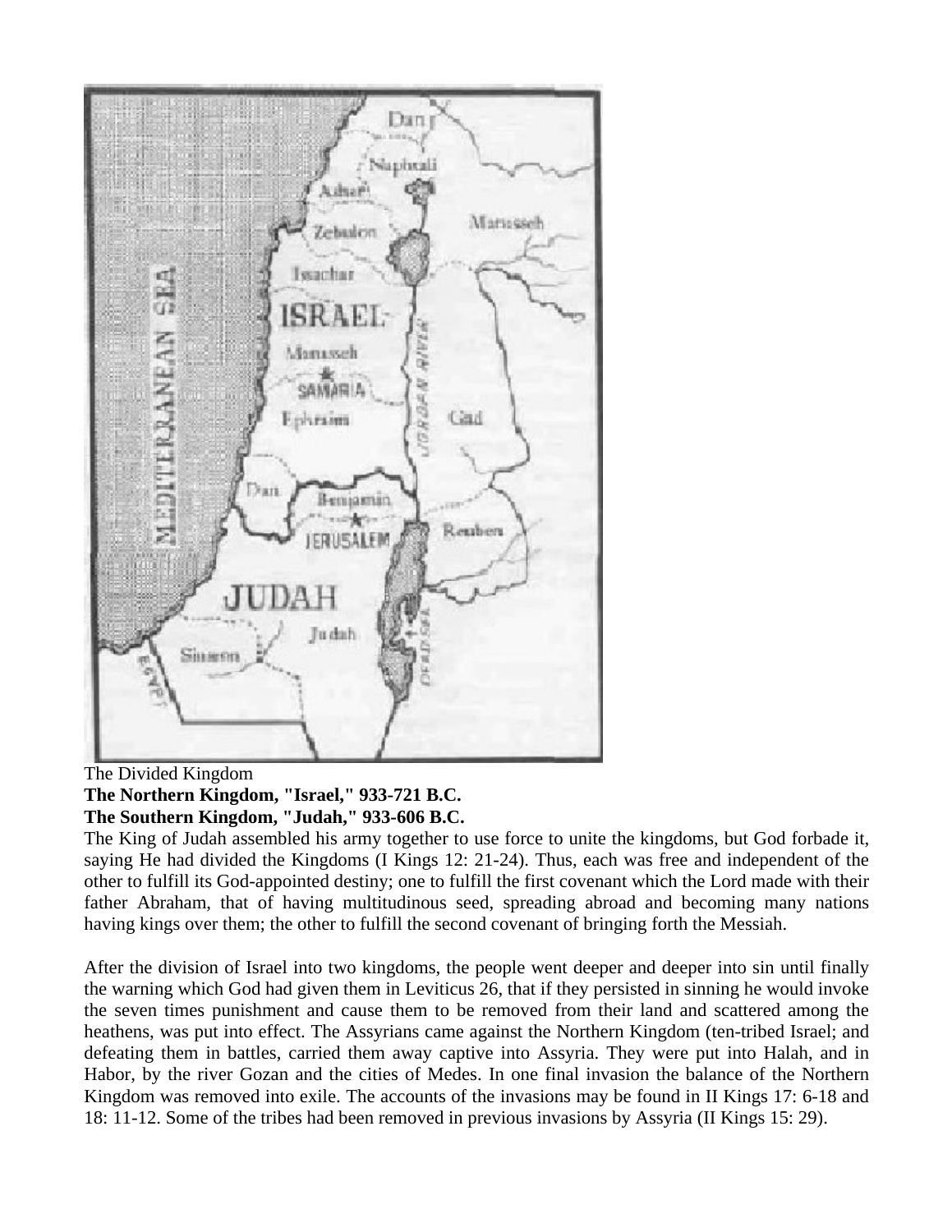The cities of Samaria were then restocked by the Assyrians with captive people from Babylon, from Cuthath, from Ava, from Mamath and from Sepharvaim (II Kings 17: 24). These captives, not of Israel, were the Samaritans referred to by Jesus when He commanded His disciples to go not into the cities of the Samaritans, but go rather to the lost sheep of the House of Israel (Matt. 10: 5-6).

Note that the term "House of Israel", after the captivity of both kingdoms, often was applied to all the thirteen tribes, collectively, including Judah. Sometimes the word "whole" House of Israel. House of Israel "wholly" and "all Israel" were used.

In spite of the terrible experiences of the House of Israel, strange to say. the House of Judah did not learn its lesson, or heed the warning, for the Scripture states that they continued in sin even more than the Northern Kingdom (Jer. 3: 6-11). So we find the same punishment being meted out to them, starting with a series of invasions by Sennacharib. King of Assyria (II Kings 18:13) when a greater part of Judah was also carried away captive to Assyria. This was followed later by the invasions of Nebuchadnezzar, King of Babyon. On these latter occasions, the captives of Judah were carried away to Babylon until finally they had all been removed from the land of Palestine (II Kings 24:1-4 and 24: 11- 14). The third invasion (II Kings 25: 1-12) and then the final removal (II Kings 25: 22-26) fulfilled God's warning to them in Leviticus, chapter 26.

This is where the prevailing religious bodies fail to fully understand the Scripture. They declare that because God had caused Israel to be driven from the land of Palestine, He had cast them away forever. In doing so, they teach, God had brought His Kingdom, established at Mount Sinai, to an end and in its place had chose what they term the Gentile church, or "Spiritual Israel."

In contradiction to this theory, God is faithful. He cannot and will not lie and He will keep His Everlasting Covenant made with Abraham and his descendants. Israel. For if He has cast His people away forever and they no longer exist then God has lied. He has been unfaithful. He has broken His Everlasting Covenant with them and is not dependable. But we know He does not and cannot lie (Heb. 6: 18).

No proof can be found in Scripture that God has cast away His people forever. The proofs thatGod has not cast them off are too numerous to be listed here but a few should be mentioned. Read Leviticus 26, where God warned Israel that the result of the continued sinning would be removal from their land to be scattered throughout the nations of the earth, but in the 44<sup>th</sup> verse we have God's definite statement that even when they were in the hands of their enemies He would not cast them away. Even for all their sin, He would not break His Covenant with them. This is repeated in Deut. 4: 26-31.

Again in Isaiah 41: 8-9, after all Israel had been scattered. God says Hehas not cast them away. Then in the closing book of the Old Testament, Malachi 3: 6. God says to Israel. "I am the Lord, I change not, therefore ye sons of Jacob are NOT consumed."

We also find in the New Testament when Christ, the God of Israel, came to earth He declared. "I am not sent, but unto the lost sheep of the House of Israel" (Matt. 15: 24). Would he have come to seek a people that did not exist? Rather, it is declared of Him that He came to "confirm the promises made unto the fathers" (Rom. 15: 8).

Also, Paul in answer to the question, "Hath God cast away His people?" replied in no uncertain terms. "God hath not cast away His people" (Rom. 11: 1-2). The epistle of James is addressed to the "Twelve tribes scattered abroad". Peter wrote to (the strangers and pilgrims in the lands through which they were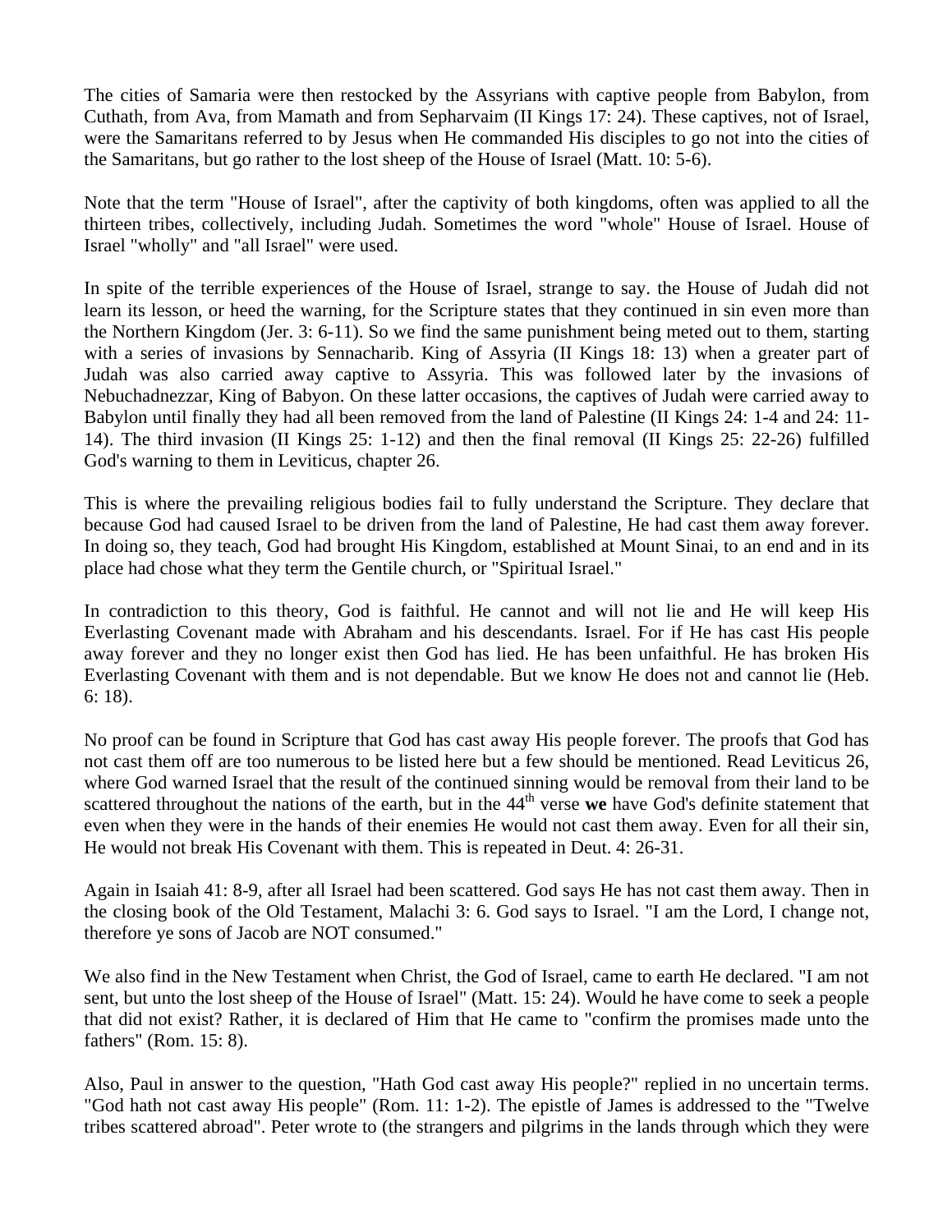scattered) (1 Peter 1  $\&$  2). A wealth of scripture can be found to prove that God has sworn He will never cast them away, nor break His Everlasting Covenant with them.

Our Lord Jesus Christ, Paul, Peter. James, and the prophets all declare they are not cast away, but the organized religions teach that God has cast them away forever, thereby nullifying His Everlasting Covenant with them. Whom do you believe? If you really believe God, then there can be only one answer, and that is the answer given by Paul. *"God hath not cast away His people."*

What then is to become of them? Much space could be taken up answering this question by simply presenting the numerous statements from Scripture relative to it, but only a few can be given here.

We will start with the Prophet Jeremiah and from Jer. 31: 10, "And declare it in the isles afar off and say, He that scattered Israel will gather and keep him as a shepherd doth his flock." That was a promise made by God to Israel after their dispersion; that is confirmed again in Jeremiah 32:37-44, then again in Isaiah 43: 5-6, addressed to scattered Israel. In Jeremiah 18, God tells the prophet that just as the potter's clay was marred in the hands of the potter, but taken again the second time and remoulded into a perfect vessel, so would He do with the House of Israel. In Jer. 46:27 God told Israel He would save them from afar off together with all their seed. And in Ezekiel 20: 34 God promised to gather Israel out of the countries wherein they were scattered.

In Amos 9: 9, God declared that although He will sift Israel among the nations "like as corn is sifted in a sieve." vet not the least grain would fall upon the ground. Then in the  $14<sup>th</sup>$  and  $15<sup>th</sup>$  verses He once again promised to bring them to their own land in the appointed time where they "shall no more be pulled up out of their land which I have given them"

Israel was to be divorced from the Mosaic Law and their identity temporarily lost to history, but known to God. They were to be recovenanted. in Christ, to enjoy the Israel Birthright in the "appointed" land; "Moreover, I will appoint a place for my people Israel, and will plant them, that they may dwell in a place of their own, and move no more, neither shall the children of wickednessafflict them any more as beforetime" (II Sam. 7: 10). Since the children of Israel were in Palestine at the time, it follows, that the appointed place had to be somewhere else.

In Ezekiel 34: 1-16, God sees His sheep. His people Israel, "scattered upon all the face of the earth", as lost sheep without a shepherd, and in the 11<sup>th</sup> verse. " For thus saith the Lord God, Behold I, even I, will both search my sheep, and seek them out as a shepherd doth his flock in the day that he is among his sheep, and will deliver them out of all places where they have been scattered in the cloudy and dark day."

Here, God is saying that He Himself would come and seek them out as a shepherd seeking his lost sheep, (Jer. 31:10) And when Christ came to earth He said, "I and the Father are one" (John 10: 30.) Timothy understood this great mystery and stated "God was manifest in the flesh, justified in the Spirit, seen of angels, preached unto the Gentiles\*, believed on in the world, received up into glory."Clearly this was referring to Christ of whom the prophets foretold, "He would be *called* the Son of God." St. Matthew also understood what was spoken of the Lord by the Prophet Isaiah, "Behold, a virgin shall be with child, and shall bring forth a son, and they shall call his name Emmanuel," when he said, "Emmanuel which being interpreted is. God is with us." (Matt. 1: 23) Isaiah also gave among the names of the child, "The Everlasting Father" (Isaiah 9: 6).

Christ then openly declared, "I am not sent but unto the lost sheep of the House of Israel," (Matt. 15: 24)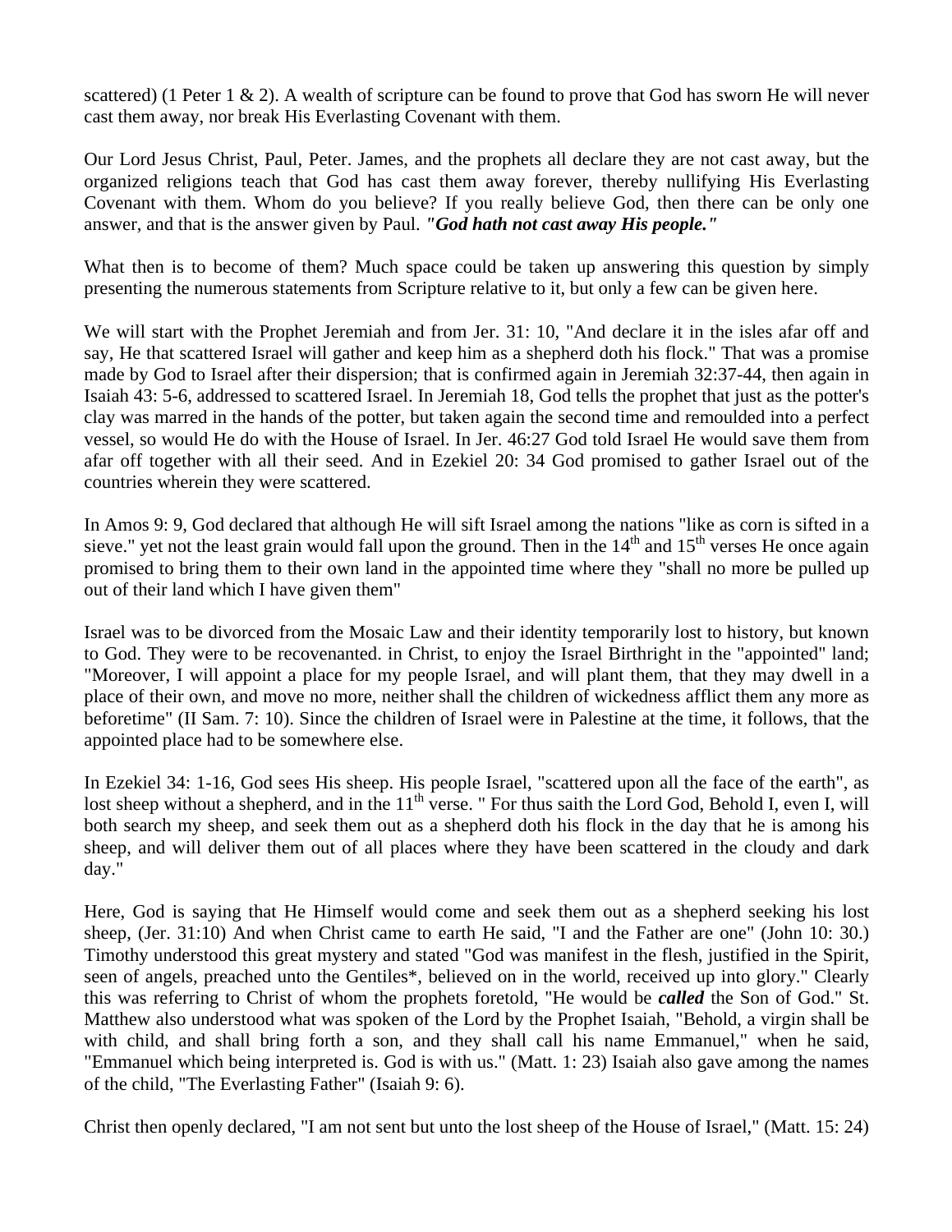"I am the good shepherd, the good shepherd giveth his life for his sheep" (John 10:11; "The Son of Man is come to save that which was lost" (Matt. 18: 11). He commissioned His disciples, "As the Father hath sent Me even so send I you." A study of the Epistles will soon prove that they have found Israel where they had been scattered throughout Western Europe and part of Asia, and in the Isles of the Sea, north and west of Palestine.

\*Gentile - To better understand what Timothy said it must be pointed out that the word "Gentile" which is not to be found in any original scripture, is a translated word from the Greek word "ethnos" which means "heathen", "people" (non-Jewish) also "nations". The word could have been translated "people" or even better "nations" for Christ did not go to the heathen but rather He did preach to the people of non-Jewish origin or nations of Israel as will be shown later.

Now, what is the purpose of the re-gathering of Israel? The answer from scripture is that God may keep His Everlasting Covenant with them made through their forefathers Abraham, Isaac and Jacob. Therefore, He is going to restore His Kingdom on earth with Israel, once again, as His subjects.

Read what the prophets have to say on this subject of this re-gathering of Israel. Isaiah, from the  $40<sup>th</sup>$ th chapter to the end, is filled with the promises of God to Israel in the Isles of the sea (the place of His Kingdom on earth after it was removed from Palestine till the final return to New Jerusalem. At the second advent of Christ, He shall take the Throne (Luke 1: 32). Jeremiah has much to say concerning the promise of the restoration of Israel and Judah, see Jeremiah chapters 30, 31, and 32. Ezekiel, from the  $36<sup>th</sup>$  through the  $39<sup>th</sup>$  chapters gives the plans or blueprints for the restoration of the kingdom. In Ezekiel 37: 16 - 17 the divided kingdom referred to as the "sticks" of Judah and Ephraim is joined into one "stick". God clearly explains the meaning of this in verse 22 that the divided kingdom shall once again become one kingdom or nation with one king. And both the prophets Zechariah and Joel tell about the restored kingdom.

In the 23<sup>rd</sup> chapter of Jeremiah, God pronounces woe upon the false pastors who have destroyed and scattered His sheep. But in the  $3<sup>rd</sup>$  verse is the promise that He will gather His flock out of all the countries whither He had driven them and would bring them again to their folds, "And I will set shepherds over them which shall feed them; and they shall fear no more, nor be dismayed, neither shall they be lacking, saith the Lord. Behold, the days come saith the Lord that I will raise unto David a righteous Branch, and a King shall reign and prosper, and shall execute judgment and justice in the earth  $(Jer. 23: 4 - 5).$ 

Who is this new King? None other than Jesus the Christ, the living God. "For in His days, Judah shall be saved and Israel shall dwell safely, and this is the name whereby He shall be called. The Lord Our Righteousness" (Jer. 23: 6).

Yes, Jesus Christ "THE KING." Remember what was read in Luke 1: 32 - 33. "And the Lord God shall give unto Him the Throne of his father David and He shall reign over the House of Jacob for ever and of His Kingdom there shall be no end." And also Isaiah 9: 6 - 7 "For unto us a child is born, unto us a son is given: and the government shall be upon his shoulder: and his name shall be called Wonderful, Counselor, the mighty God, The Everlasting Father, The Prince of Peace. Of the increase of his government and peace there shall be no end, upon the throne of David, and upon his Kingdom, to order it, and to establish it with judgment and with justice from henceforth even for ever. The zeal of the Lord of hosts will perform this."

Yes, the risen Christ is going to return to take the Throne of David, and to reign over the House of Jacob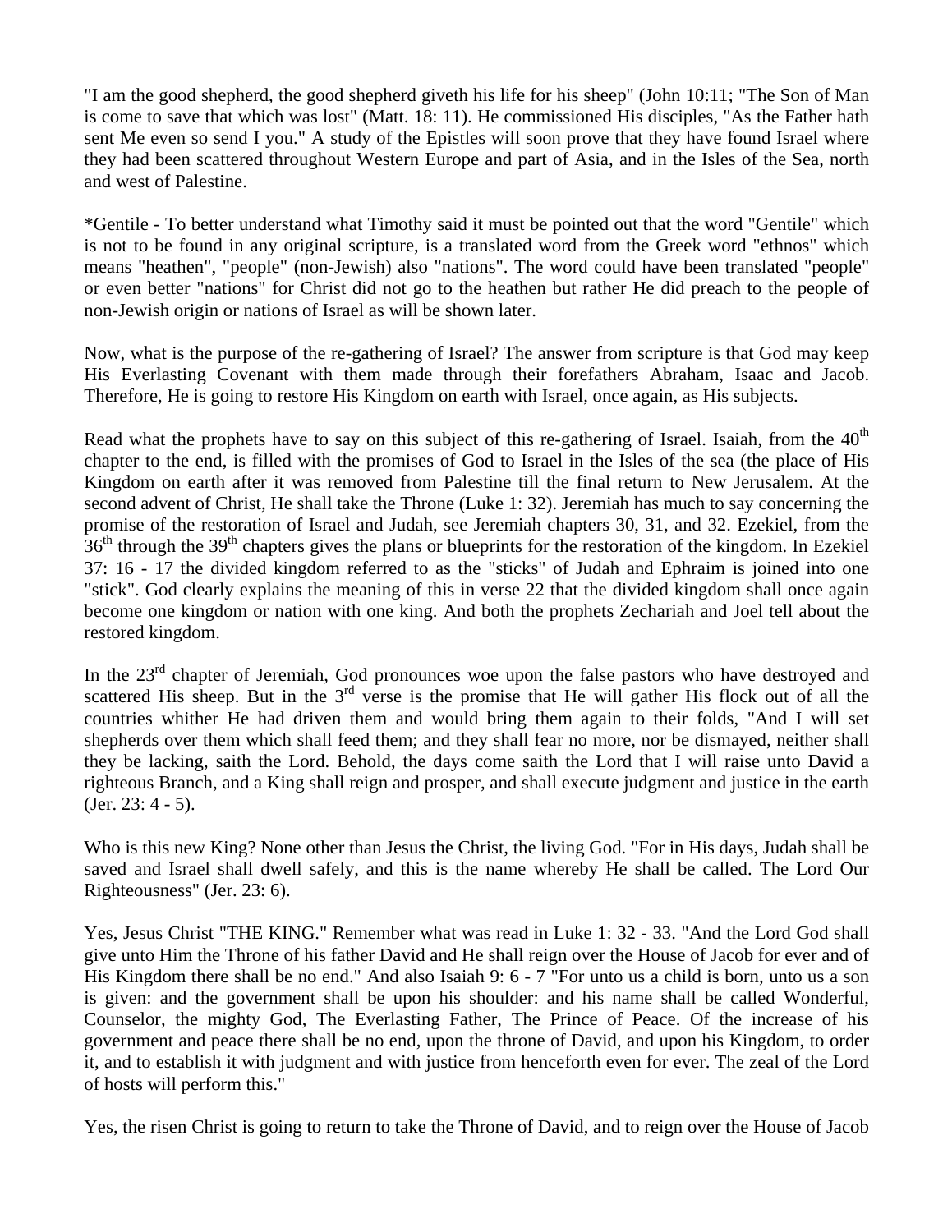for ever with the whole thirteen tribes restored.

This was made possible when Israel was redeemed without money after having sold themselves for nought. Isaiah  $52: 3$  and the  $53<sup>rd</sup>$  chapter of Isaiah tells of the Redeemer and the terrible price He would have to pay to redeem His people from their sins, even to the shedding of His precious blood there on Calvary, to make an atonement for His people. Yes, "He was wounded for OUR transgressions. He was bruised for OUR iniquities: the chastisement of our peace was upon Him; and with His stripes we are healed" (Isaiah 53:5).

Yes, Jesus, the Christ, the Shepherd of His sheep came to seek and save the lost sheep of the House of Israel, and to give His life for His sheep. On Calvary's cross He redeemed them and saved them from their sins, but He rose again on the third day, triumphant over death. Thereby He opened the way to eternal life to all who would believe on His name. He ascended into Heaven, "from henceforth expecting until His enemies be made His footstool"(Heb. 10:13). When He returns He will take the Throne of David and reign over the House of Jacob forever.

This wonderful promise of the restoration of Israel and Judah will be preceded by a great cleansing, and God Himself has undertaken to do that. God gives us the details of this in Ezekiel 36:16–38 and you will notice in verses 22 and 32 that God declares He is not doing it for Israel's sake but for His own Holy Name's sake and in verse 37 He says these words, "Thus saith the Lord God; I will yet be inquired of by the House of Israel to do it for them." Then Israel will be made ready to receive her King.

Now, going back to the delivering or gathering of Israel to a new land as prophesied by Jeremiah, "and I will gather the remnant of my flock out of all countries whither I have driven them, and will bring them again to their folds; and they shall be fruitful and increase." (Jer. 23: 3) and "But, the Lord liveth, which brought up and which led the seed of the House of Israel out of the north country, and from all countries whither I had driven them; and they shall dwell in their own land." (Jer. 23: 8) This began with the fall of the Assyrian Empire when portions of the tribes started across Europe toward the Isles in the Sea. Many were yet in the area of their captivity, even until the days of Christ. At the time of the Apostles when upon the commandment of Christ to "Go not into the way of the Gentiles, and into any city of the Samaritans enter ye not, but go rather to the lost sheep of the House of Israel" (Matt. 10:  $5-6$ ), they went into these areas seeking the "lost sheep", the exiled tribes. This was the fulfillment of the Scripture, "Yet does He devise means that Hisbanished be not expelled from Him." (II Sam. 14: 14) In keeping with the scripture, the Apostles went into the cities of Medes, Galatia, Halah, Pamphylia, Cappadocia and the region of the Euxine Sea.

From these areas in Media and northern Mesopotamia, the Israelites were taken (between 745–700 B.C.) and became the so-called Lost Tribes of Israel. After a lapse of over 2,500 years, it might be thought that all hope of tracing the Israelites had been lost in the mists of antiquity. But archaeologists have, during the last hundred years, unearthed and published the original contemporary records of the Assyrians who took the Israelites captive, and it is from these records that vital clues have come to light. The clues, in the form of cuneiform tablets, identify the lost Israelites with the Assyrian name "Gimira". They further record their migrations out of Asia Minor.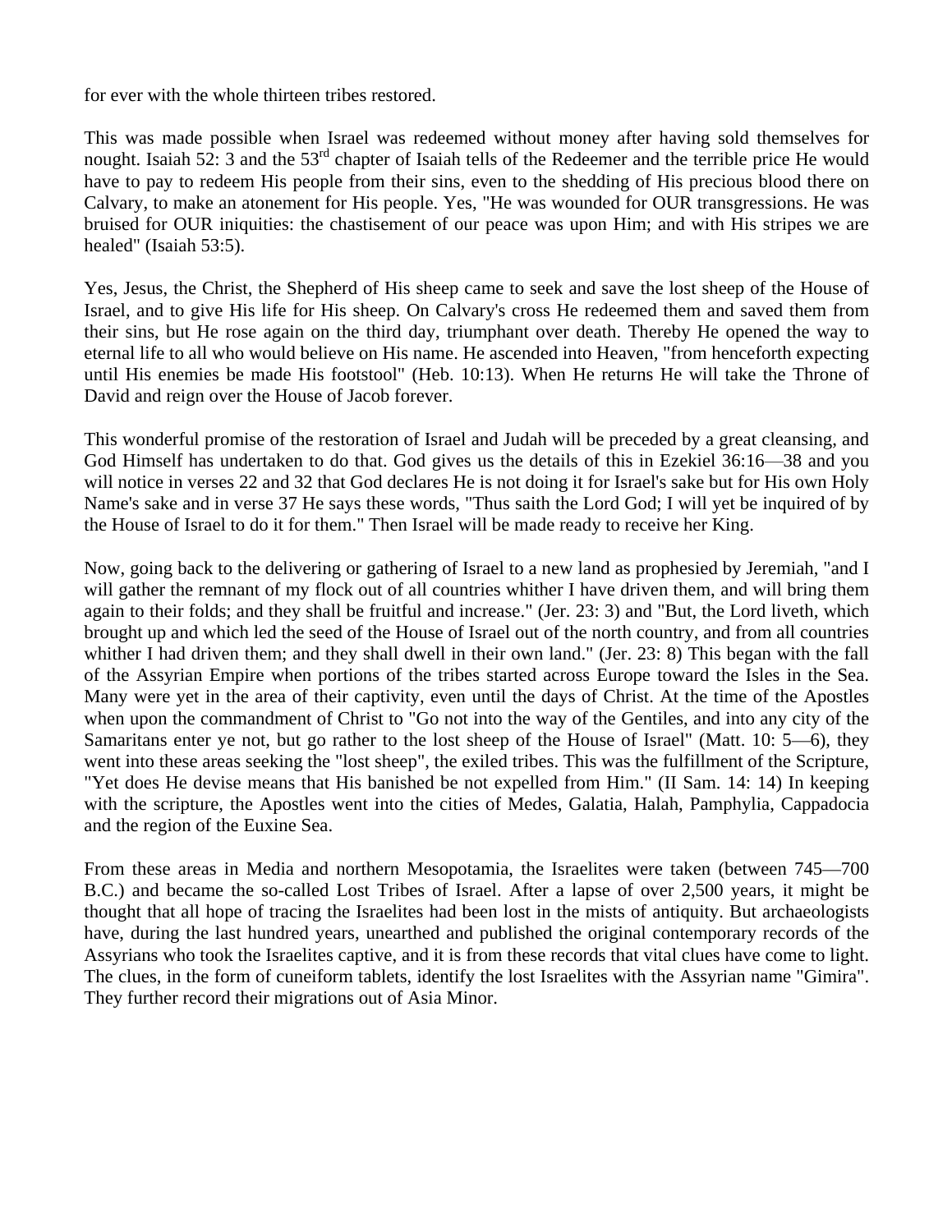

**732-700 B.C.** Israel taken into exile by the Assyrians who called them Khumri, later corrupted to Gimira.

The Assyrian records reveal one group of Gimira (Israelites) escaped to the shore of the Black Sea during the second year of Esarhaddon, 679 B.C. After raiding Lydia and settling there for a while, the Israelites crossed the Black Sea to the Carpathian region, called in  $2<sup>nd</sup>$  Esdras "Ar-sareth". or "Mountains of Sereth". The Greeks called these Gimira, "Kimmerioi", translated into English "Cimmerians". It is also mentioned in  $2<sup>nd</sup>$  Esdras 13:

40-44 that some of the tribes of Israel made their escape into the mountains of Asia Minor by way of the upper Euphrates gorge.



**710-590 B.C.** Israelites called Gimira by the Assyrians and Cimmerians by the Greeks established a reign of terror in Asia Minor. They finally migrated to Europe to a place which they called Arsareth (2 *Esdras* 13:40-44)

The larger body of Israelites, who had not escaped the Assyrians, were later allowed to establish colonies in Sacasene and Bactria. These colonies were first called "Gimira" but later "Iskuza" by the Assyrians. After the fall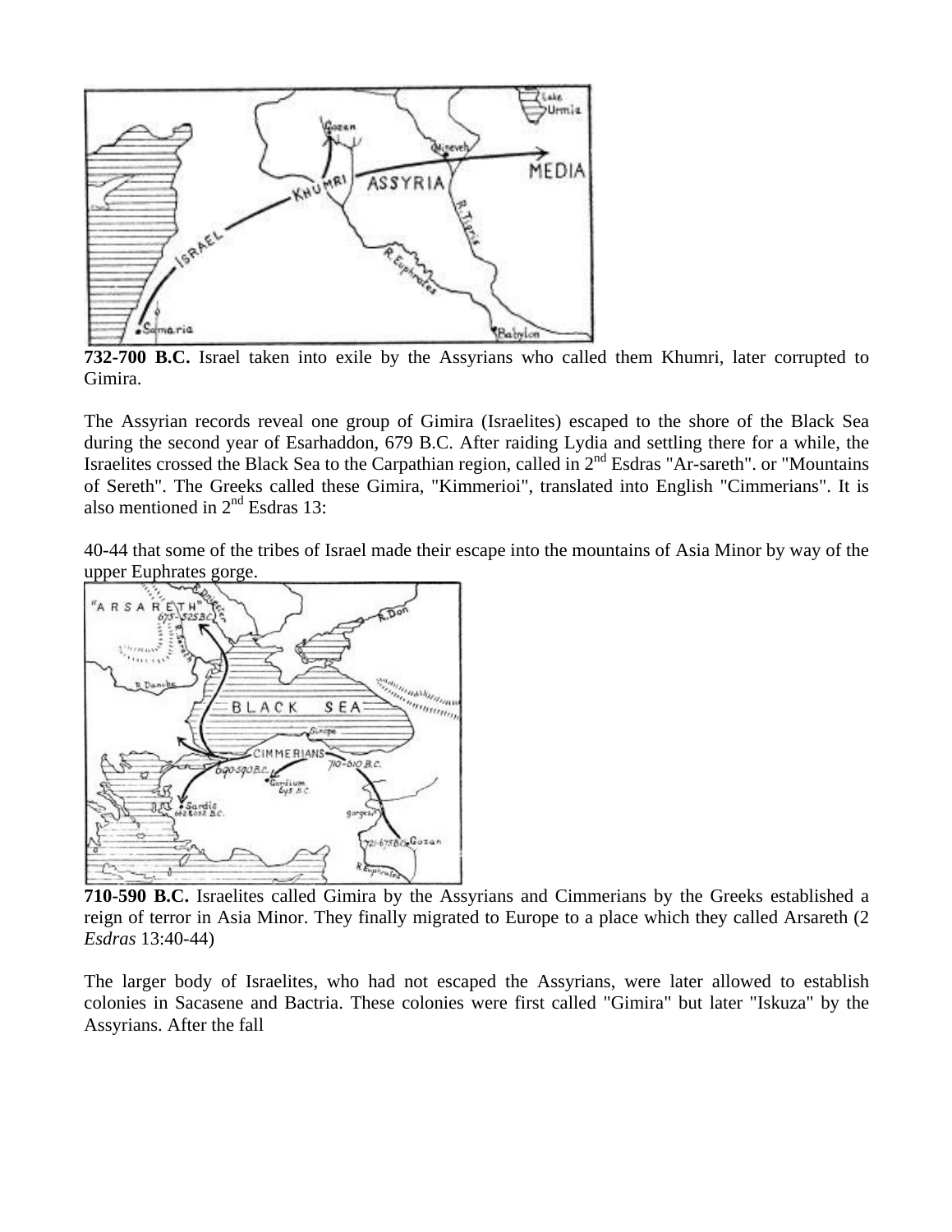

**650 600 B.C.** Israelites in Media became known as Scythians.

of the Assyrian capital Nineveh in 612 B.C. to the Medes and Babylonians, the Gimira colonies were driven out of Media. The colony of Sacasene passed through the Dariel Pass in the Caucasus mountains and occupied the steppe regions of South Russia. The colony of Bactria retreated across the Jaxartes River eastward into Central Asia, some going east as far as the borders of China.



**600-500 B.C.** Following the collapse of their Assyrian allies, the Scythians were driven north through the Caucasus by the Medes, and they settled in south Russia.

A rock-hewn inscription at Behistun. in north Persia, shows the Persian equivalent for Gimira was Sakka, probably derived from Isaaca, or house of Isaac; the name by which the Israelites called themselves (Amos 7: 9, 16). Ancient historians tell us that the people whom the Greeks called "Scythians" were called "Sacae" or "Sakka" by the Persians. The Greeks got the Scythian from the Assyrian "Iskuza", which is quite probably derived from Isaac.

During the fifth century B.C. the Scythian Israelites began moving across the rivers Don and Dnieper, thus coming into collision with the Cimmerian Israelites who had earlier migrated round the west of the Black Sea. Knowledge of their kinship having been lost during the centuries of separation, battles ensued, forcing the Cimmerians west. Some moved away to the north-west into the sparsely inhabited regions of the Baltic, where they later became known, to the Romans, as Cimbri. The larger body of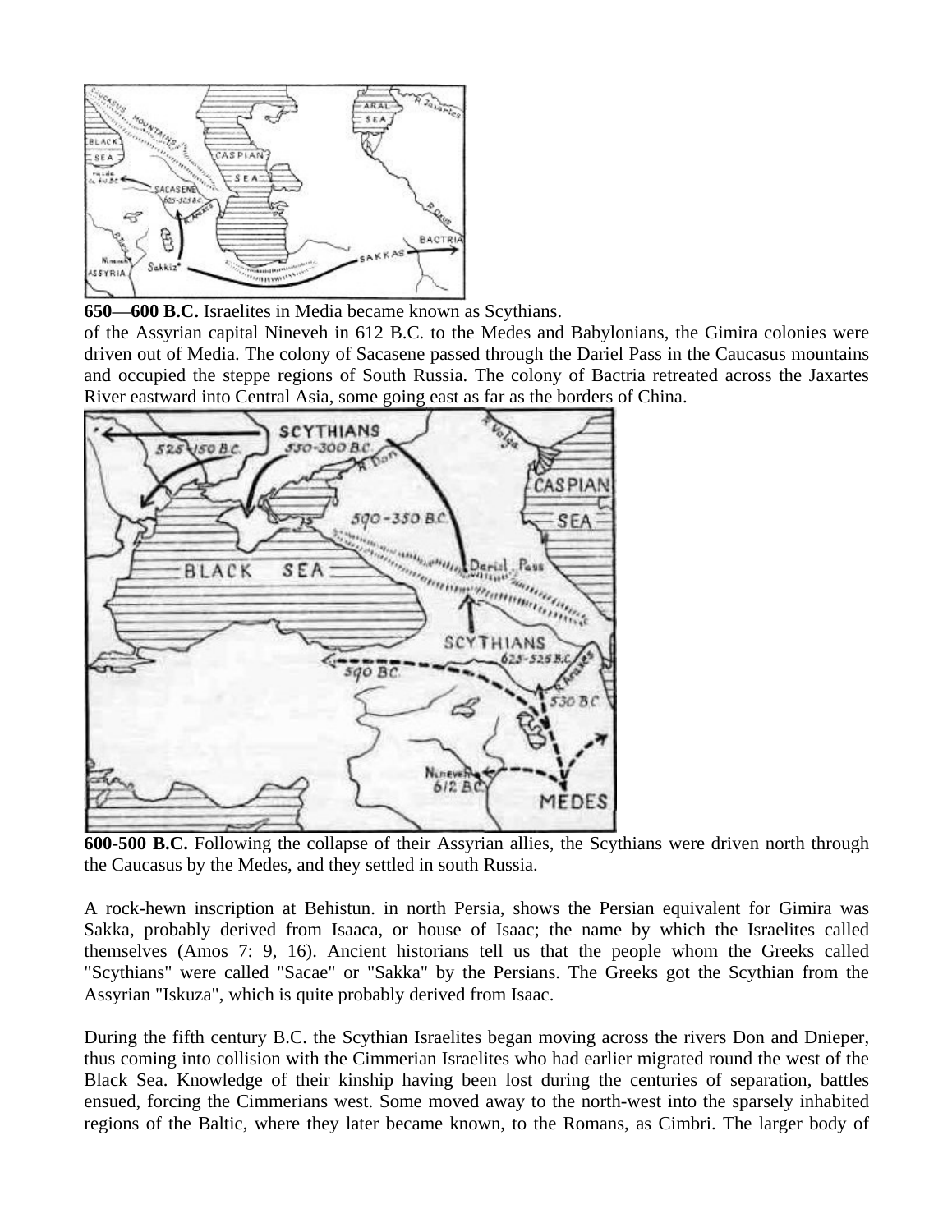Cimmerians migrated, as scattered bands. up the Danube River arriving near its source in south Germany about 600-500 B.C. There they became known as "Celts" and "Gauls". They gave the lower Danube the Celtic name "Ister", meaning lowness.



**650-500 B.C.** Cimmerians in Europe moved up the Danube and became known as Celts. **525-300 B.C.** Others driven out of south Russia by the Scythians moved north-west between the rivers Oder and Vistula to the Baltic, where they later became known as Cimbri.

About 390 B.C. some of the Cimmerian Israelites invaded Italy and sacked Rome. About 280 B.C. others invaded Greece and as they migrated back into Asia Minor, they werecalled "Galatians" by the Greeks. However, most of them spread west and north across France and began to cross the English Channel into the British Isles.



**400-100 B.C.** The Celtic expansion from central Europe: some attacked Rome in 390 B.C. and settled for 200 years in northern Italy; others known as Galatians, after invading Greece in 279 B.C., migrated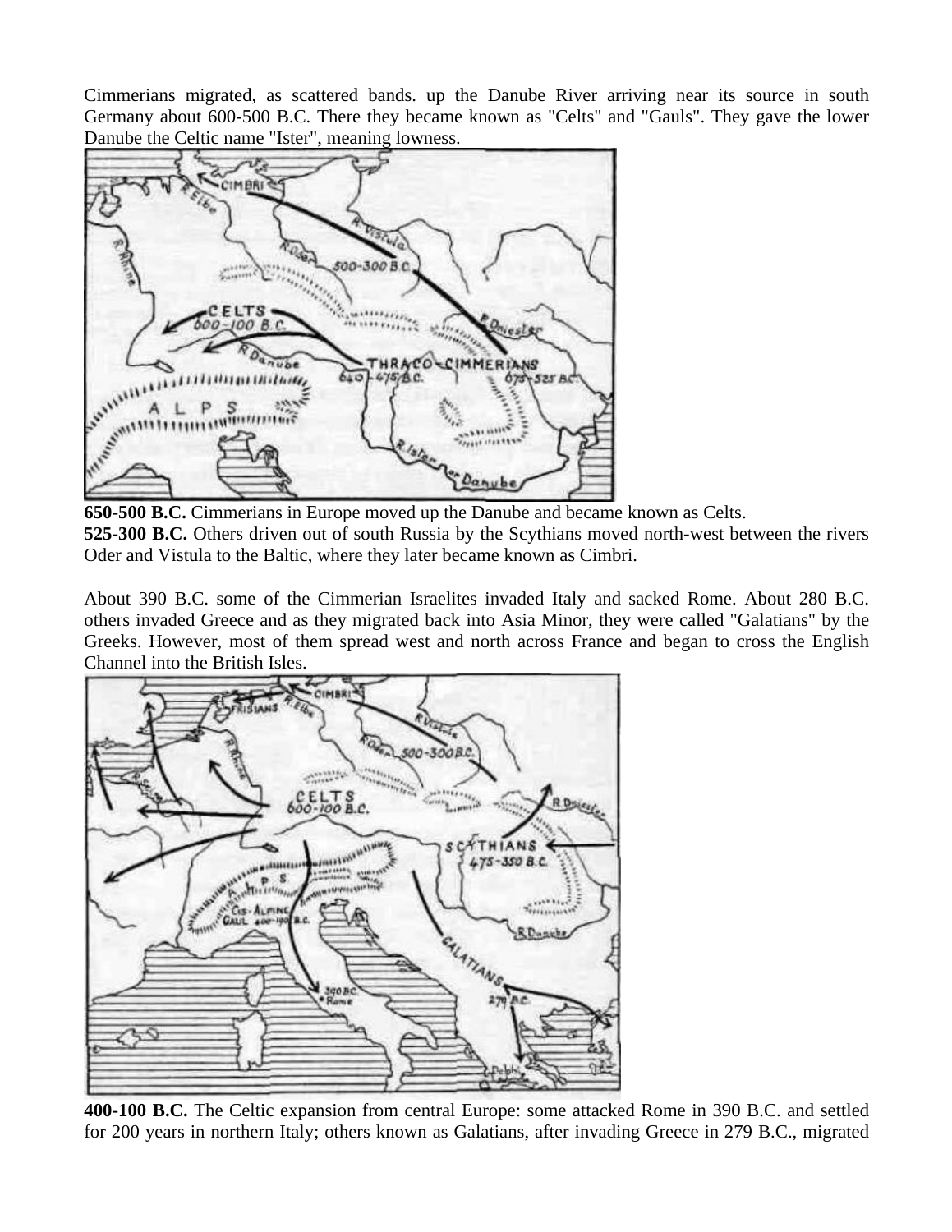to Asia Minor. Most of them moved west into France and later to Britain.

From the fifth to the fourth century B.C. the Scythian Israelites established themselves in south Russia as the great and prosperous kingdom of Scythia. They formed close trade relations with the Greeks whom they supplied with grain. Towards the end of the third century, however, a non-Israelitish people, the Sarmatians swept into South Russia from the east. By the end of the second century B.C. they had occupied all the Carpathian regions and the Danube. Only two small pockets of Scythians were left on the shores of the Black Sea; one in the Crimea and the other south of the Danube delta. Squeezed between Sarmatians and Celts the main body of Scythians were driven north-west, where they are later reported, by the Romans, as occupying the south coast of the Baltic and North Seas.



**250-100 B.C.** South Russia was invaded from the east by the Sarmatians, who drove the Scythians north-west through Poland into Germany.

As the Sarmatian tribes moved into "Scythia" in south Russia, there was a tendency to confuse them with the Scythians, but the Romans introduced the name "German" for the genuine Scythians (*germanus* being Latin for genuine) and, except in outlying parts, the name Scythian was dropped in favor of Germans and Sarmatians. Nevertheless, the land south of the Baltic and eastern North Sea was still called Scythia, and as late as A.D. 800 the old Welsh historian Nennius called the home of the Anglo- Saxons, "Scythia".

It is well known that the Anglo-Saxons who came to Britain were called Germans by the Romans, and that the Normans, the last to arrive in A.D. 1066, were of the same stock.

As the Scythians were driven west by the Sarmatians they in turn drove the Cimbri across the Rhine into France. The Cimbri in search of living area, went roving and pillaging as far as Spain and Italy, but were almost entirely wiped out in battles with the Romans. One group did reach north Britain, by ships, and became known as the "Picts".

Between 400-100 B.C. the Celts continued to pour into Britain to form the "bed-rock" of the British race. One group in Spain, known as "Iberes" (the Gaelic name for Hebrews) moved into Ireland as "Scots", naming the island "Hibernia"; a name that still exists. Some Celts remaining in Spain, became known as "Basques"; others, in France, became known as "Bretons".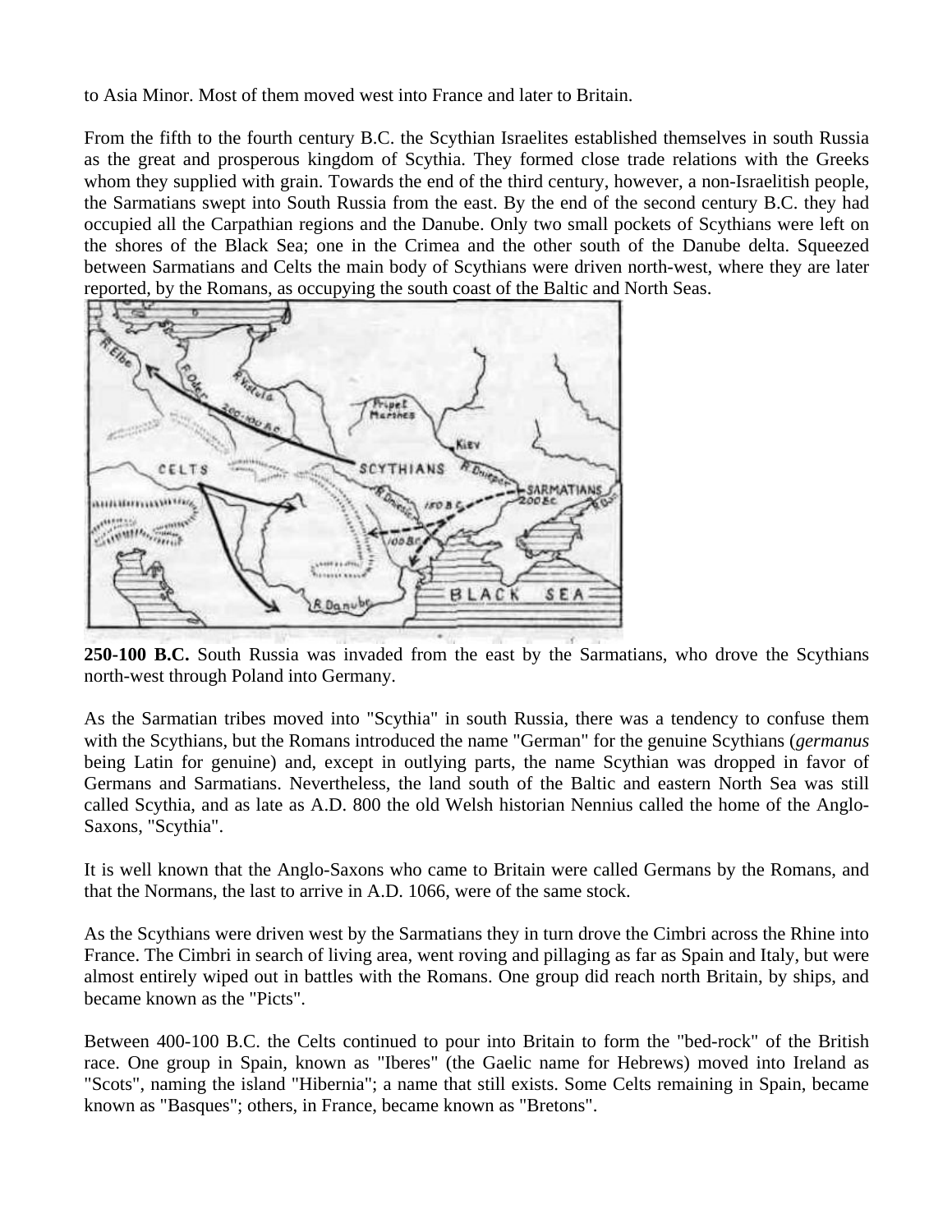During the succeeding centuries the Scythian Germans broke up into many divisions, possibly in some instances into their original Israel tribal families. One group settled around the shores of the Baltic Sea as "Goths". Others became the Angles, Saxons, Jutes, Danes and Vikings, to name just a few. Later, other Germanic tribes poured into the lands vacated by the Celts and established the Gothic nations of the Vandals, Lombards, Franks, Burgundians and Ostrogoths.



**A.D. 450-1100** Saxons, A.D. 450-600; others, after moving north through Jutland, became known as Danes and Vikings. Some of these came direct to England, but others settled for a short time in France and were called Normans.

The tribes, as they migrated westward, in-mixed with a great number of Israelites who had left their homeland long before the captivities began. They had migrated due to overpopulation of their homeland, and later for fear of the then rising Assyrian Empire. The people of Dan were explorers and settled in new places. Centuries before the captivities they founded colonies in Greece**,** which attracted immigrants from the other tribes. The Bible speaks of Zebulun and Naphthali as being great warriors. The blond Hellenes (early Greeks) were noted for strong, healthy bodies. It was only long afterward. when Greece brought home dark skinned slaves and intermarried with them that the modern olive to dark skinned, black haired Greek was developed. Early Troy was founded by Hebrews that came from Egypt before the Exodus (1453 B.C.). From Troy came the Romans who settled in Italy.

The Israelites, when reaching the "Isles of the West", found that descendants of Judah's twin son Zarah (Zarahites who had never entered the land of Palestine) had preceded them. The authenticated arrival to the isles of Brutus the Trojan in 1103 B.C. and the founding of the ancient city of London, first called New Troy is of the branch of Judah. They too had previously absorbed peoples known as the early Aryan-Phoenicians who had settled in the isles over a thousand years prior, under the leadership of Hu Gadarn. Besides their stone monuments (among which are Stonehenge and Avebury) and their names, we have only traditional records of them.

The similarity of stone groupings and the astronomical alignments of the monuments found in Brittany with those of the peoples of early Asia is one link in the mass of evidence unearthed by biblical archaeologists in tracing these older Hebrew-Phoenicians to the area where the Adamic or Aryan race originated, near the Pamir plateau in Central Asia. an area that satisfies the geography of the first chapters of Genesis. These early Hebrew-Phoenicians were referred to as "Tarshish" by ancient records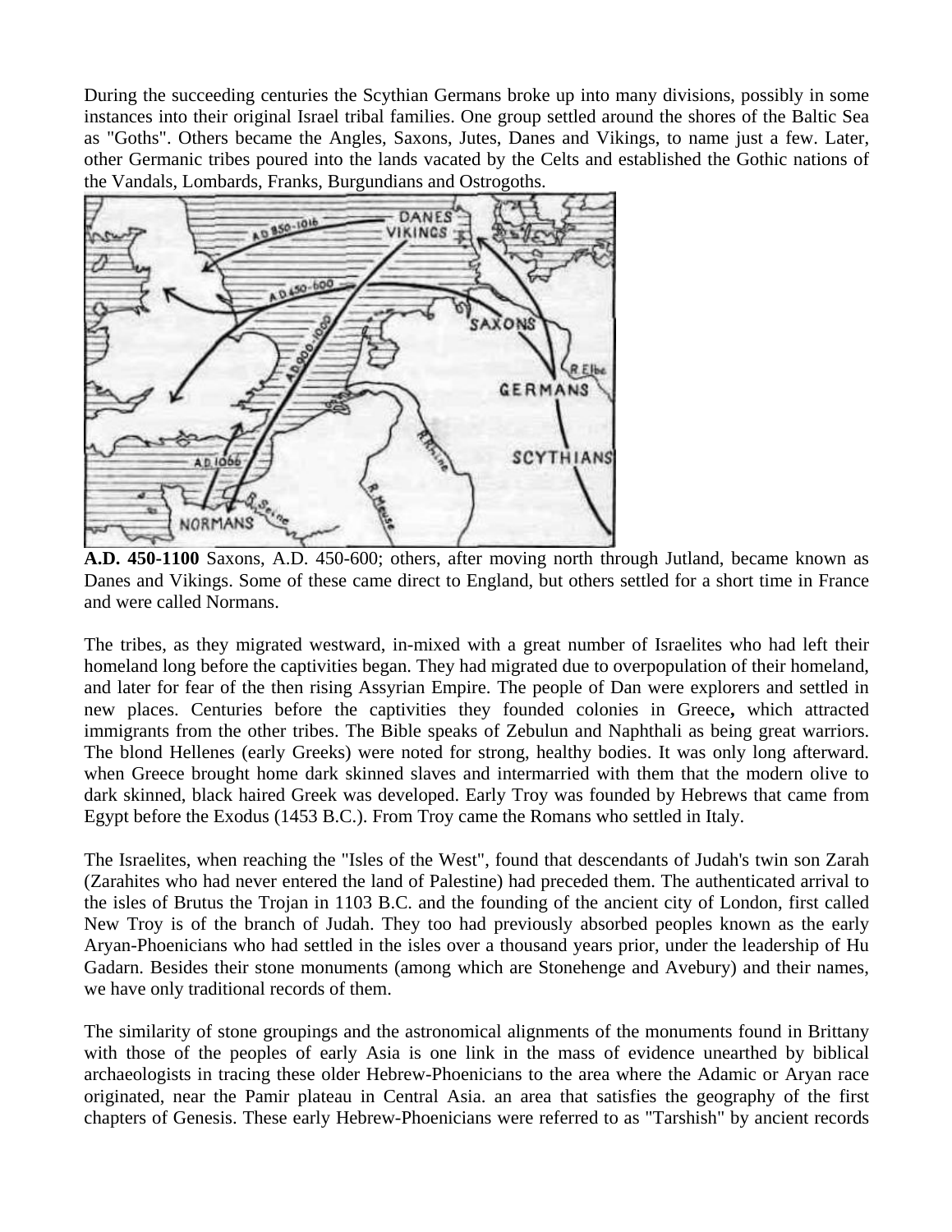as well as Bible Scripture. Isaiah wrote "Surely the isles shall wait for me, and the ships of Tarshish first, to bring thy sons from afar." (Isaiah 60: 9) and again "I will send those that escape of them unto the nations, to Tarshish, Pul. and Lud. (Lud was an old name for London) that draw the bow, to Tubal, and Javan, to the isles afar off."(Isaiah 66: 19) Ezekiel also wrote of the "merchants of Tarshish" (Ezekiel 38: 13).

Going back to God's warning of the seven times punishment to be meted out to Israel if she persisted in the sinful ways, it is logical to assume that the starting date of that punishment period would start from the date of the removal of Israel from her homeland in Palestine.

A study of the dates when the various tribes were taken into captivity will show that they were not all taken captive at one time. In fact, many years' difference was recorded between their captivities. Thus, the punishment period of 2520 years would start and end at different times depending on the tribe of Israel. Now by adding 2520 years to the starting date of each of the tribes of Israel going into captivity, where such dates are available, one can establish the ending date of the punishment period. Not all the exact starting dates can be ascertained. However, in the cases where dates can be determined, we find that by adding 2520 years to the starting date of a tribe's captivity, one comes to the date of the founding of an independent nation or kingdom.

The first Israel tribe to be conquered by the Assyrians was Manasseh, in 745 B.C. Exactly 2520 years later America became a nation on July 4. 1776. In the case of Ephraim we start with 721 B.C. when Samaria, the capital of the northern Kingdom of Israel, fell to the Assyrians. Exactly 2520 years from that date. Great Britain became a Commonwealth (Jan. 1, 1881). The last tribe to go into captivity was Benjamin. Remember Benjamin was "lent as a light unto Judah". so that they would be light bearers before Judah for all times. And, as their captivity started later than any of the other tribes, we would expect it to end last, which proved to be the case.

The great Scottish Pyramidologist and Bible Chronologist. Dr. Adam Rutherford. F.R. G. S. told the Icelandic nation many years ago that on a certain day and certain year they would become an independent nation. They laughed at him and said it would be impossible since they **were** under the control of Denmark. Exactly 2520 years from the exile of Benjamin. Iceland became an independent nation. When invited by the Icelandic Parliament **to** address them after their independence. Dr. Rutherford reminded them of his prediction, and many members of the Parliament acknowledged they were of Benjamin.

It is difficult to determine with certainty which Anglo-Saxon - Scandinavian - Lombard - Germanic - Celtic nation of today is basically from which particular Israel tribe. There has been much intermingling among the tribes in their westward migrations. In God's plan of the ages they progressively became "many nations" in Europe and a "company of nations" (the Commonwealth of Great Britain) with colonies and daughter nations. Today, certain European and Scandinavian nations appear to possess certain characteristics of the individual tribes of Israel which may well indicate the people of those nations are predominately of that particular tribe (i.e., Denmark - Dan; Holland - Zebulun; Germany (in part) - Judah). Great Britain, although it can be identified with Ephraim. has a large infusion of Judah as well as other tribes. America, possessing the "birthright marks" of Joseph, can only be identified as modern Manassah (the thirteenth tribe). However, it is today, peopled by a gathering of all the other tribes of Israel. This is in fulfillment of the prophesy of Jeremiah. "In thosedays the house of Judah (tribes of the southern Kingdom) shall walk with the house of Israel (tribes of the northern Kingdom), and they shall come together out of the land of the north to the land that I have given for an inheritance (appointed land - II Sam. 7:10) unto your fathers (Jer. 3:18).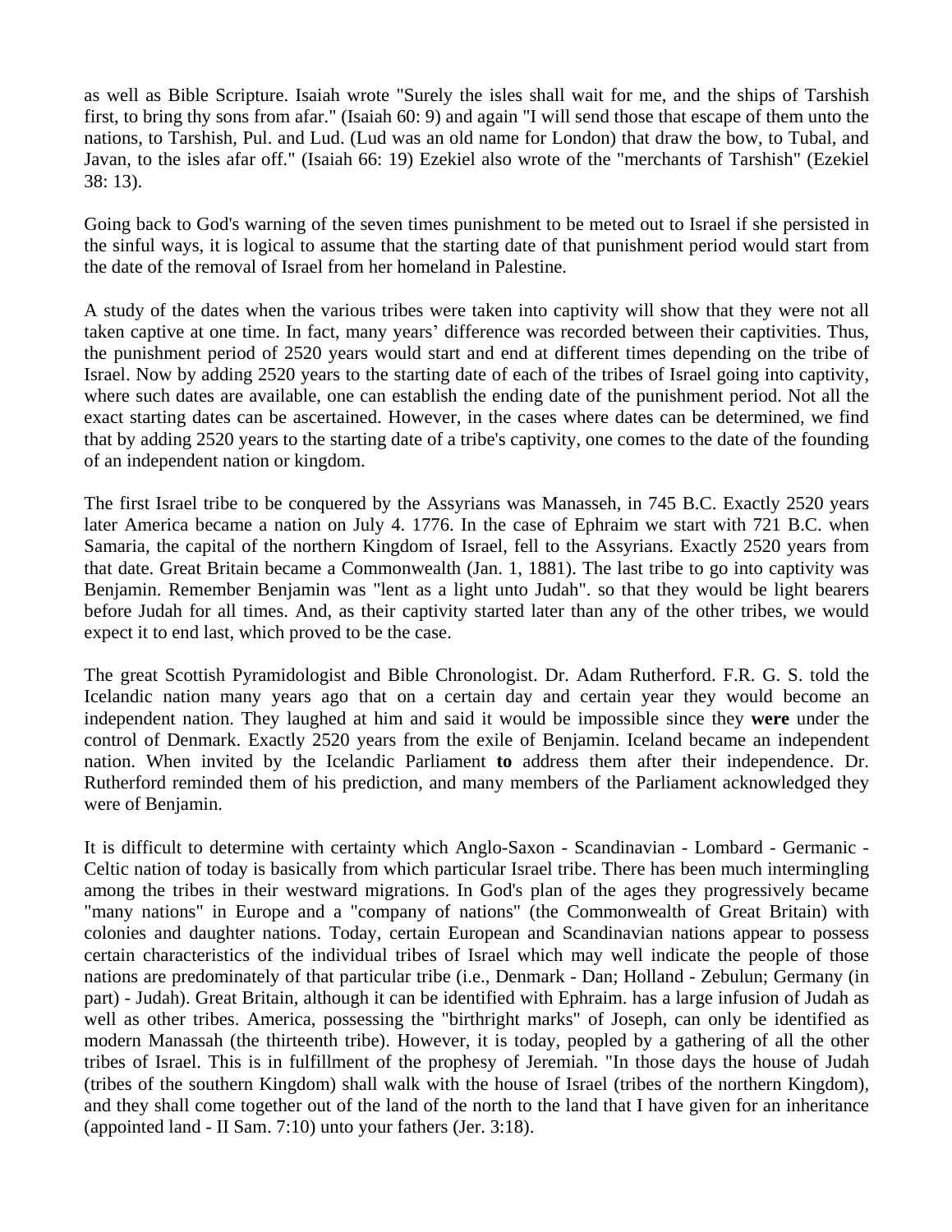Ezekiel also prophesies the joining of Judah and Israel into one nation, "thus saith the Lord God: Behold, I will take the stick of Joseph, which is in the hand of Ephraim, and the tribes of Israel his fellows, and will put them with him, even with the stick of Judah, and make them one stick, and they shall be one in mine hand... Behold, I will take the children of Israel from among the heathen, whither they be gone, and will gather them on every side, and bring them into their own land: And I will make them one nation in the land upon the mountains of Israel; and one king (head) shall be king to them all: and they shall be no more two nations, neither shall they be divided into two kingdoms any more at all:" (Ezek. 37:19-22).



Little has been said heretofore of the portion of Israel remaining in Palestine as the remnant of the Southern Kingdom of Judah after the removal of the Northern Kingdom of Israel (with a greater part of Judah) into Assyrian captivity.

Josephus records that the portion of the nation of Judah carried into Babylon captivity by King Nebuchadnezzar was a million and a half (Neh. Chapter 7). Seventy years later, when Judah was allowed to return to their homeland, although still in subject, only some forty -two thousand (Neh. 7:66) went back into Jerusalem, rebuilt the temple and set up the nation, later to be called the nation of the Jews. While in Babylon, many of the forty-two thousand intermarried with Babylonians, adopted the Babylonian financial, political and ecclesiastical systems.

Josephus further reports that many non-Israelites joined themselves to the returning Judahites. Later, Christ identified these people, also called Jews, as not of Galilee, (John 7: 1 - 13) not of Abraham or of God, (John 8: 39 - 47) and not His sheep (John 10: 26 - 30). These Jews themselves testified to not being a part of Israel by their answer to Christ's words, "the truth shall make you free," that they "were never in bondage to any man" (John 8: 33). All bible students know every tribe of Israel was in bondage in Egypt (Deut. 5: 6).

It was this mixed remnant of Judah, upon returning from the Babylon captivity in the time of Ezra and Nehemiah, that became known as the nation of the Jews; a name not applied to Judah prior to the Babylonian captivity. Included in this nation were the Edomites (known to the Greeks as Idumeans) who had occupied Jerusalem during the captivity period. King Herod the Great was an example of this as he was of Idumean (Edom) origin and thus not an Israelite. King Herod filled the ranks of the Sadducees with his own kind. This explains why the Sadducees did not believe in resurrection and said there was no angel, nor Spirit (Acts 23: 8).

By the time of Christ, continued mixing with Amorites, Philistines. Canaanites. Babylonians and Hittites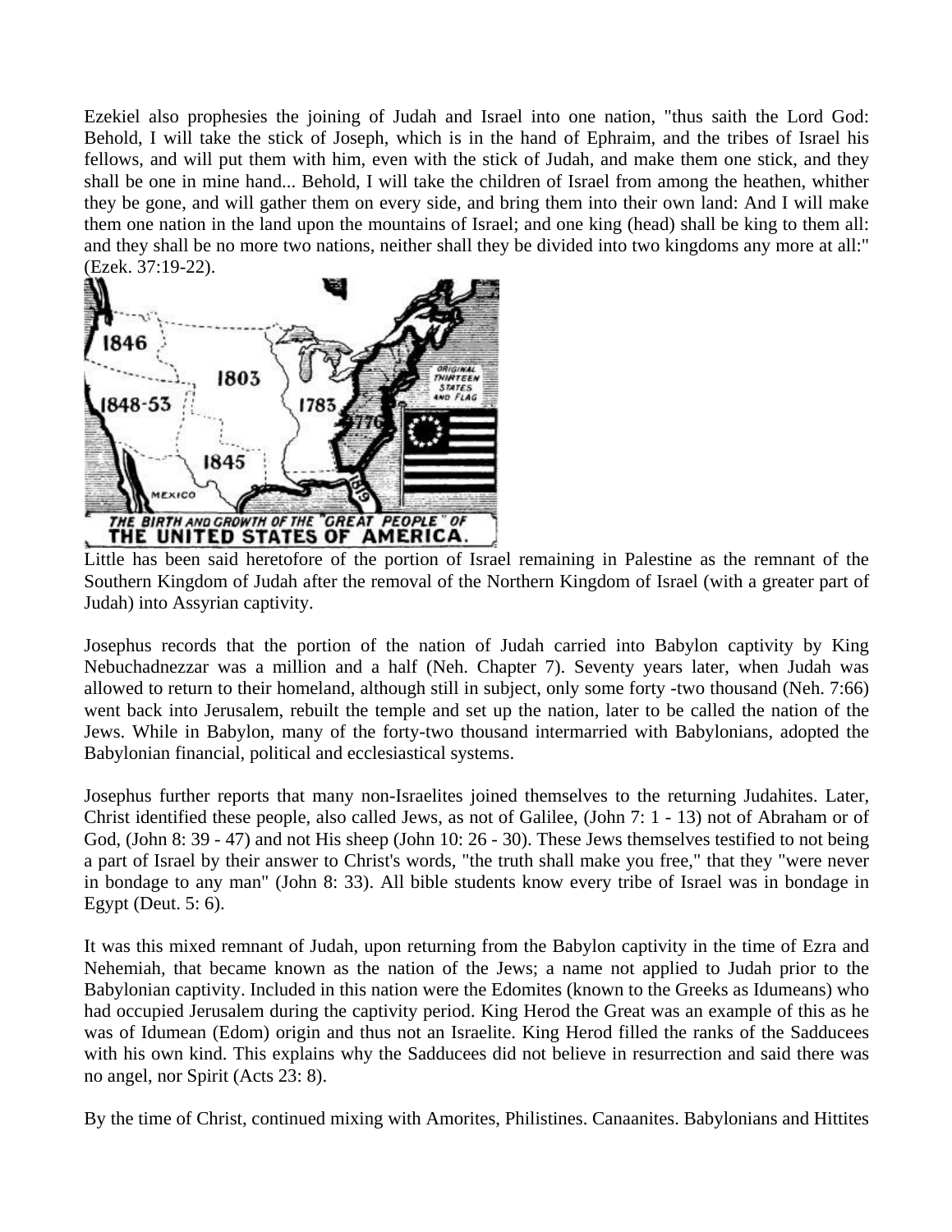resulted in a racially mixed nation. From the Hittite infusion came the so-called 'Jewish nose" (Hammonds World Atlas 1954 - page 266). Modern Jewry includes a further in-mixing with Mongol- Turkish people (Khazar kingdom of Russia) who adopted Judaism during the  $8<sup>th</sup>$  and  $9<sup>th</sup>$  centuries A.D. It is evident that among these mixed people in Israel at the time of Christ were literal descendants of Cain, for Christ said of these "Jews": "Ye are of your father the devil, and the lusts of your father ye will do. He was murderer from the beginning, and abode not in the truth, because there is no truth in him. When he speaketh a lie, he speaketh of his own: for he is a liar, and the father of it. And because I tell you the truth, ye believe me not. Which of you convinceth me of sin? And if I say the truth, why do ye not believe me? He that is of God heareth God's words:

ye therefore hear them not, because ye are not of God" (John 8: 44-47).

"But ye believe not, because ye are not of my sheep, as I said unto you. My sheep hear my voice, and I know them, and they follow me. And I give unto them eternal life; and they shall never perish, neither shall any man pluck them out of my hand. My father which gave them me, is greater than all; and no man is able to pluck them out of my father's hand. I and my Father are one" (John 10: 26-30).

John, recording God's word in Revelation, writes, "and I know the blasphemy of them which say they are Jews, (of Judah) and are not, but are the synagogue of Satan." (Rev. 2: 9) and "Behold I will make them of the synagogue of Satan, which say they are Jews, (of Judah) and are not, but do lie; Behold. I will make them to come and worship before thy feet, and to know that I have loved thee" (Rev. 3: 9). Christ clearly shows the separation of the people of Palestine into two classes in His answer to the question as to why He spoke in parables. "Because it is given unto you to know the mysteries of the kingdom of heaven but to them it is not given" (Matt. 13: 11).

The parable of the tares (Matt. 13: 24-30) again points up to classes of people, and Christ's explanation (Matt. 13: 37-43) identifies one class (the good seed) as the children of God, and the other class (the tares) as the children of the wicked one (devil).

There are many so-called Jews today that are not descended from Abraham, that claim to be God's people "Israel", because some of them are of Judah. However, being of Judah does not necessarily mean they are still His people, for some of Judah were cut off from the promises to Israel. In Jeremiah we find God showing the prophet how He separated the bad figs (mixed seed) from the good figs of Judah who were to be Christian people for only of them could God say, "I will give them a heart; to know me that I am the Lord: and they shall be my people, and I will be their God: for they shall return unto me with their whole heart" (Jer. 24: 7).

Of the bad figs God says. "And I will deliver them to be removed into all the kingdoms of the earth for their hurt, to be a reproach and a proverb, a taunt, and a curse, in all places whither I shall drive them." (Jer. 24: 9)

Keep in mind that although later historians, in writing about the people of Palestine, refer to them collectively as "Jews", there were some of all the other tribes present. They had come to help rebuild the Temple along with many Benjaminites who had been "lent as a light unto Judah". Christ chose all but one of His twelve disciples from Benjamin. Thus we find the word "Jew" being applied to more than one kind of people. This has caused confusion in our understanding of the Scriptures dealing with the Jew.

To add to this confusion the translators of Scripture often mistranslated the word Jew from such words as "loudaios" (meaning from, or being of: as a country, Judean) and "loudaismos" (meaning Judaism, as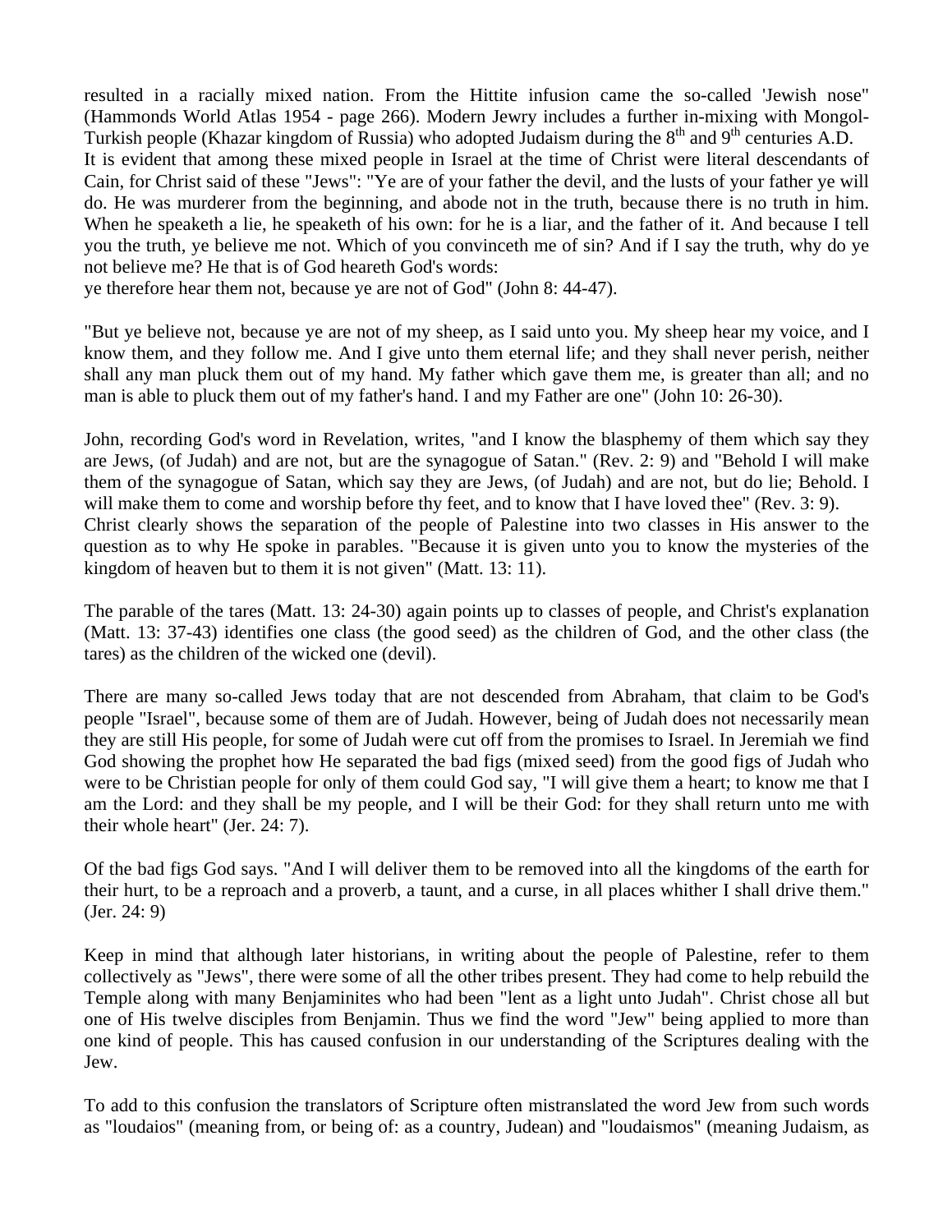accepting the Jewish faith and usages). Scripture refers to those that "became Jews for fear of the Jews" (Esther 8:17), and even Paul said "And unto the Jews I became as a Jew, that I might gain the Jews" (I Cor. 9: 20).

As it is important to understand that in Scriptures, the terms "Israel", "Judah" and "Jew" are not synonymous, it is equally important to understand that the House of Israel is not synonymous with the House of Judah. The course of history is widely divergent for the peoples properly classified under each of these titles. When God speaks in prophecy to the House of Israel or the House of Judah, He does not refer to the modern "Jewish" nation of Israeli.

The prophets display meticulous care in their address to the "House of Israel" and the "House of Judah". To apply to one "House" a prophecy which refers to the other is clearly to misapply the message and confuse the issue. By failing to treat the House of Israel and the House of Judah as separate entities, the prophetic books of the Bible are set at variance with one another. Without this distinction the words of one prophet nullify the pronouncements of a fellow prophet. It makes Isaiah call into question the prophecies of Jeremiah, also causing Jeremiah to impugn the declarations of Hosea. It sets Joel against Amos. Zephaniah against Zechariah and makes Ezekiel contradict them all. Examples of such failure to make a distinction between the two Houses are found in the paraphrasing of the Living Bible which leaves the truth seeker bereft of understanding.

It is clearly shown that the House of Israel is separate from the House of Judah in the prophecy regarding the future names of each. Of the Jews (mixed Judah) it was prophecies "And ye shall leave (retain) your name (Israel) for a curse unto my chosen for the Lord God shall slay thee and call his servants by another name" (Isaiah 65: 15). This has been fulfilled: The Jews have retained the name "Israel" for "a reproach and a proverb, a taunt and a curse" (Jer. 24: 9). while true Israel is no longer called by its old name. In fact Israel is blind to their identity. Paul wrote, "blindness in part is happened to Israel" and Isaiah wrote God's word, "Who is blind, but my servant" (Isa. 42: 19) and "and thou shall be called by a new name, which the mouth of the Lord shall name" (Isaiah 62:2).

God explains what that name is, "If my people, which are called by **my name** shall humble themselves, and pray, and seek my face, and turn from their wicked ways; then I will hear from heaven, and will forgive their sin. and will heal their land" (II Chron. 7: 14). His people are today called **Christians**; the nations of Israel are known as **Christian** nations.

There are those that claim that America is not a "Christian nation" as this would be discriminatory against other religions. However that may be, the records of the group of men that gathered in Philadelphia in 1776 -Washington. Franklin. Jefferson - show they did establish this nation under God (Christ).

*The concluding words of our National Anthem summarize the fact that the United States of America was born of a commitment to God and His principles.*

Also, America has been legally declared a Christian nation many times by the Supreme Court of the United States. Foremost was the declaration February 29, 1892 in a case involving a church and certain taxes. (Holy Trinity Church vs. United States, 143 U.S. 471) The highest court of the land, after mentioning various circumstances, added the following words: "and these and many other matters which might be noticed, add a volume of unofficial declarations to the mass of organic utterances that this is a *Christian Nation.*"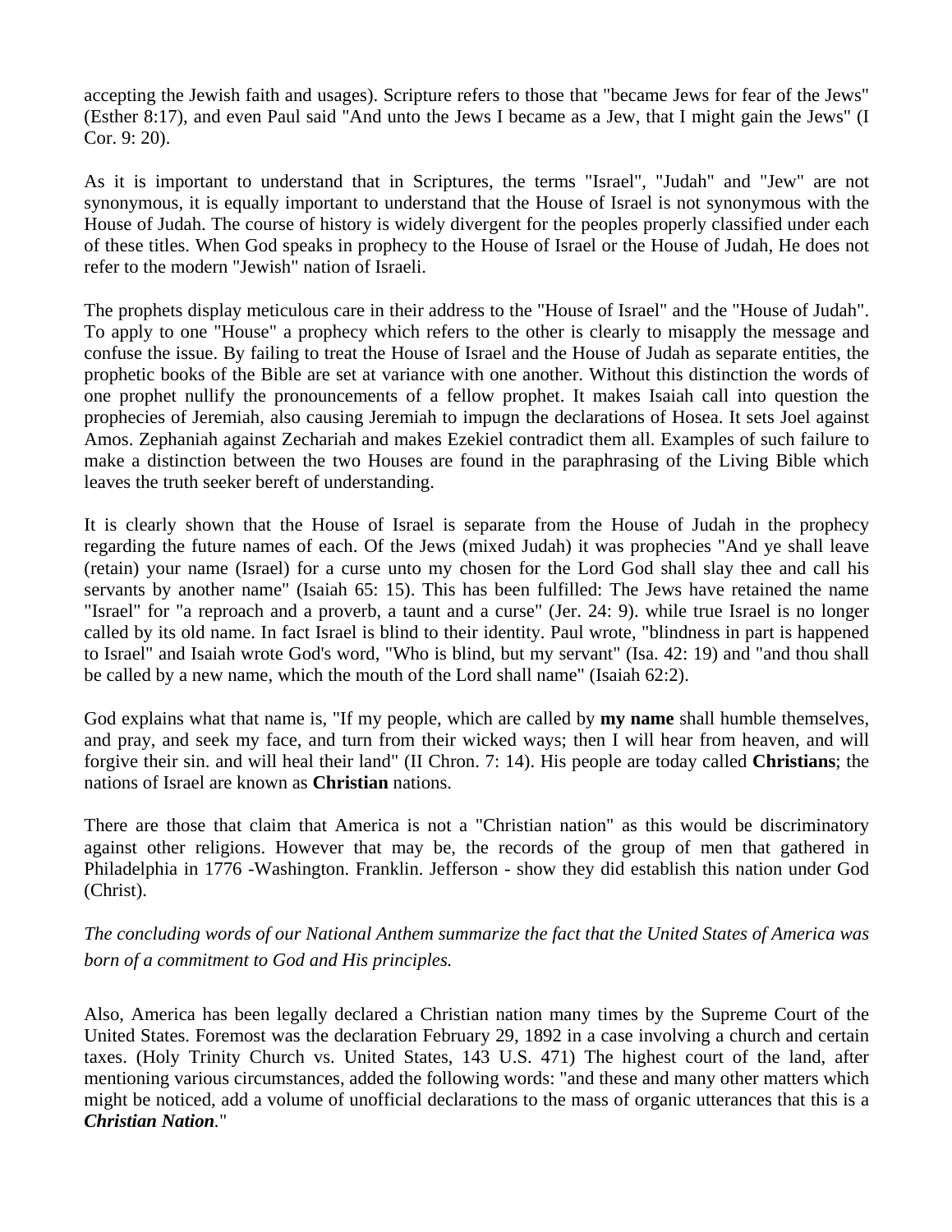Let it be noted that this nation is not "anti" any religion and it is not "hetero-religious" (many religions). It is Christian. It recognizes worship of God through Christ, the Saviour, the only Mediator between God and man. As a Christian nation, it is generous and tolerates freedom of worship. But as a nation, it is not merely "religious", it is Christian.

It should also be noted that the framers of all the early Constitutions of the States recognized this nation as a Christian nation. This was evidenced by such points as: belief in Christ being a condition of holding public office, tax support and maintenance of public Christian schools, recognition of Sunday as the Lord's Day and recognition of Deity. This was expressed in terms such as "Grateful to Almighty God." "So help me God"' and "in the name of God, Amen." and often reference was made to the God of the Old and New Testaments of the Bible.

The members of the Supreme Court of the United States take their oath of office with their hand on the Bible, the Testimony of Jesus Christ, thus recognizing His authority as being greater than theirs. Washington, when offered a crown to establish this nation as a monarchy said, "America already has a King. God is our King." Who was the King of Israel? God was the King of Israel, and He was the King of no other nation but Israel.

Going back to the establishment of the first colonies we find that in 1696, King James I of England, who issued the first Charter, began with these words: "We greatly commending, and graciously accepting of their desires for the furtherance of so noble a work, which may be the providence of Almighty God hereafter tend to the glory of His Divine Majesty, in propagating the Christian religion to such people as yet live in darkness and miserable ignorance of the true knowledge and worship of God." Subsequent charters were issued in 1609 and 1611 containing the same religious reference. The pilgrim fathers who risked their lives and limbs to cross the sea did so "for the glory of God and advancement of the Christian faith."

In 1620 the Pilgrims, in their tiny boat the Mayflower, bobbed across the broad Atlantic to effect their own words expressed in their now famous compact:"Having undertaken for the glory of God and the advancement of the Christian faith and the honor of our king and country a voyage to plant the first colony in the northern parts of Virginia."

And in the same year, King James I. in answer to another petition, granted the New England Charter, in which was included the following clause: "We according to our princely inclination, favoring much their worthy disposition, in hope thereby to advance the enlargement of Christian religion, to the glory of God Almighty." The Charter of Massachusetts Bay granted by King William and Queen Mary and preceding the one by King Charles I, stated in part: "may win and incite the natives of the country to their knowledge and obedience of the only true God and Saviour of mankind, and the Christian faith."

The fundamental orders of Connecticut, under which a provisional government was instituted in 1638- 1639 stated:

"and well knowing where a people are gathered together the word of God requires that to maintain the peace and union of such a people there should be an orderly and decent government established according to God, to order and dispose of the affairs of the people at all seasons as occasion shall require; do therefore associate and conjoin ourselves to be as one public state of commonwealth; and do for ourselves and our successors and such as shall be adjoined to us at any time hereafter enter into combination and confederation together to maintain and preserve the liberty and purity of the gospel of our Lord Jesus which we now profess, as also the discipline of the churches, which according to the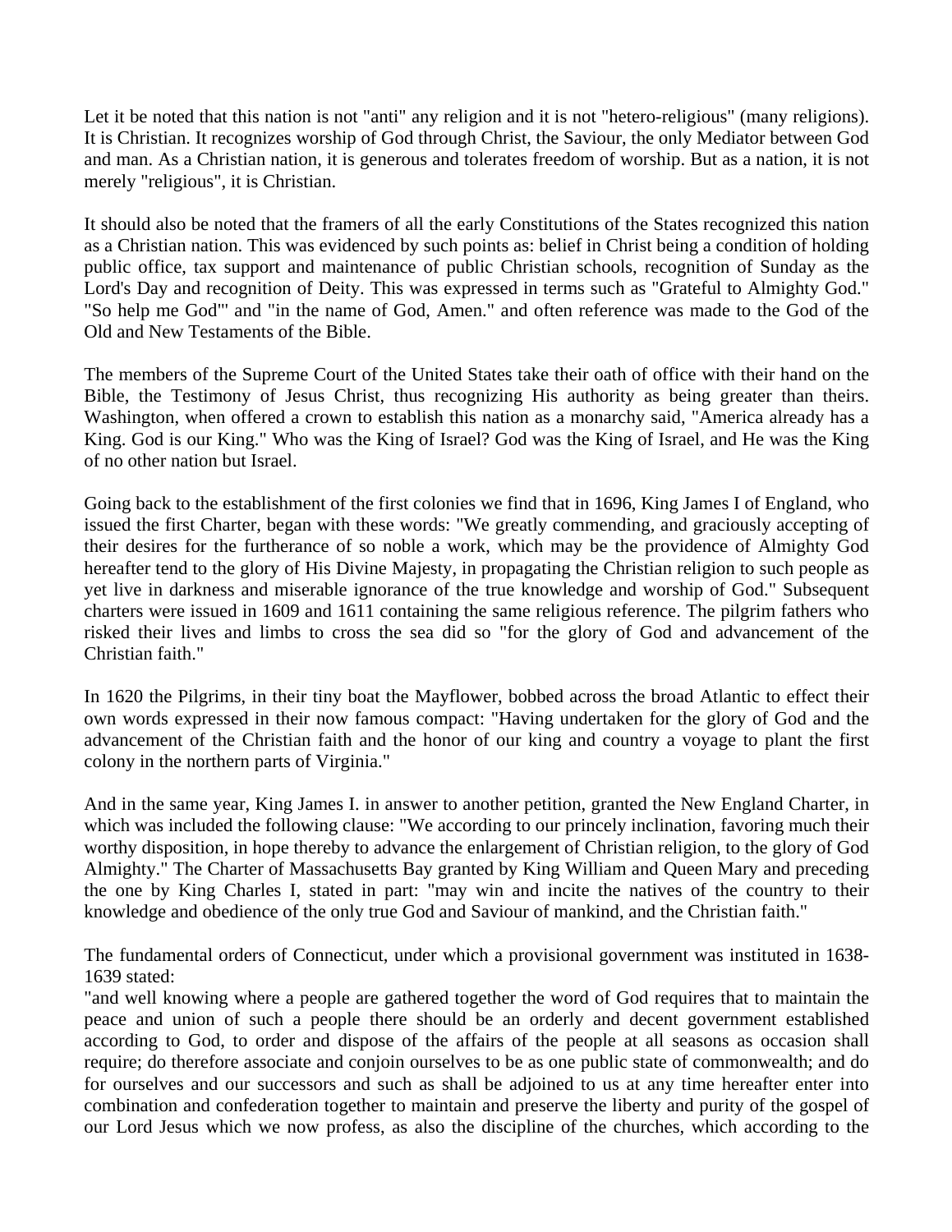truth of said gospel is now practiced."

One could go on and on, showing by history, tradition and statistics that the United States is, in fact a Christian nation. Christianity came to this country with the first colonist; has ever been powerfully identified with its rapid development, both as a colonial and national government and today, exists as a mighty factor in the life of the Republic of the United States.

In like manner much could be shown by history and tradition that the United States of America is from the tribe of Manassah and is peopled by a gathering of all the thirteen tribes of Israel. Our Pilgrim Fathers, who called themselves "the seed of Abraham, God's servant and the children of Jacob, His chosen," allotted their land as Israel did. They followed after the council of Moses, the lawgiver of Israel and in all their undertakings, asked for the guidance and blessings of the God of Jacob. Isaac and Abraham.

From Manassah, the thirteenth tribe of Israel has come our national number, thirteen. Our first colonies were thirteen in number. There are thirteen letters in our national emblem, the "American Eagle" (Job 39: 27 - 30; Deut. 28: 49; Psalm 103: 5; Exodus 19: 4). The Eagle holds in its right talon an olive branch with thirteen leaves (Jer. 11:16; Psalm 128: 3; Gen. 49: 22) and in its left, thirteen arrows plainly illustrating God's command given to the Israelites (Deut. 20: 10-12). In its beak the Eagle holds a scroll on which is written, in thirteen letters. "E Pluribus Unum," (One out of many) and above this is a cloud in which shine thirteen stars (Luke 2: 9; Num. 9: 17; 10: 34; Psalm 105: 39; Exodus 13: 21; 14: 19-20; 16: 10; 24: 16; 34: 5; 40: 38). There are thirteen bars on our flag and thirteen rods in our National mace.



On the reverse side of our Great Seal is shown a symbolic pyramid. Its suspended apex stone portrays the all seeing eye of the Almighty, watching over the destiny of our nation. This pyramid, identified with the Great Pyramid of Gizeh (Isaiah 19: 19-20) consists of thirteen courses of stone. Above it is written in thirteen letters "Annuit Coeptis" (He has favored our beginnings). Altogether, there are thirteen "13"s in our heraldry.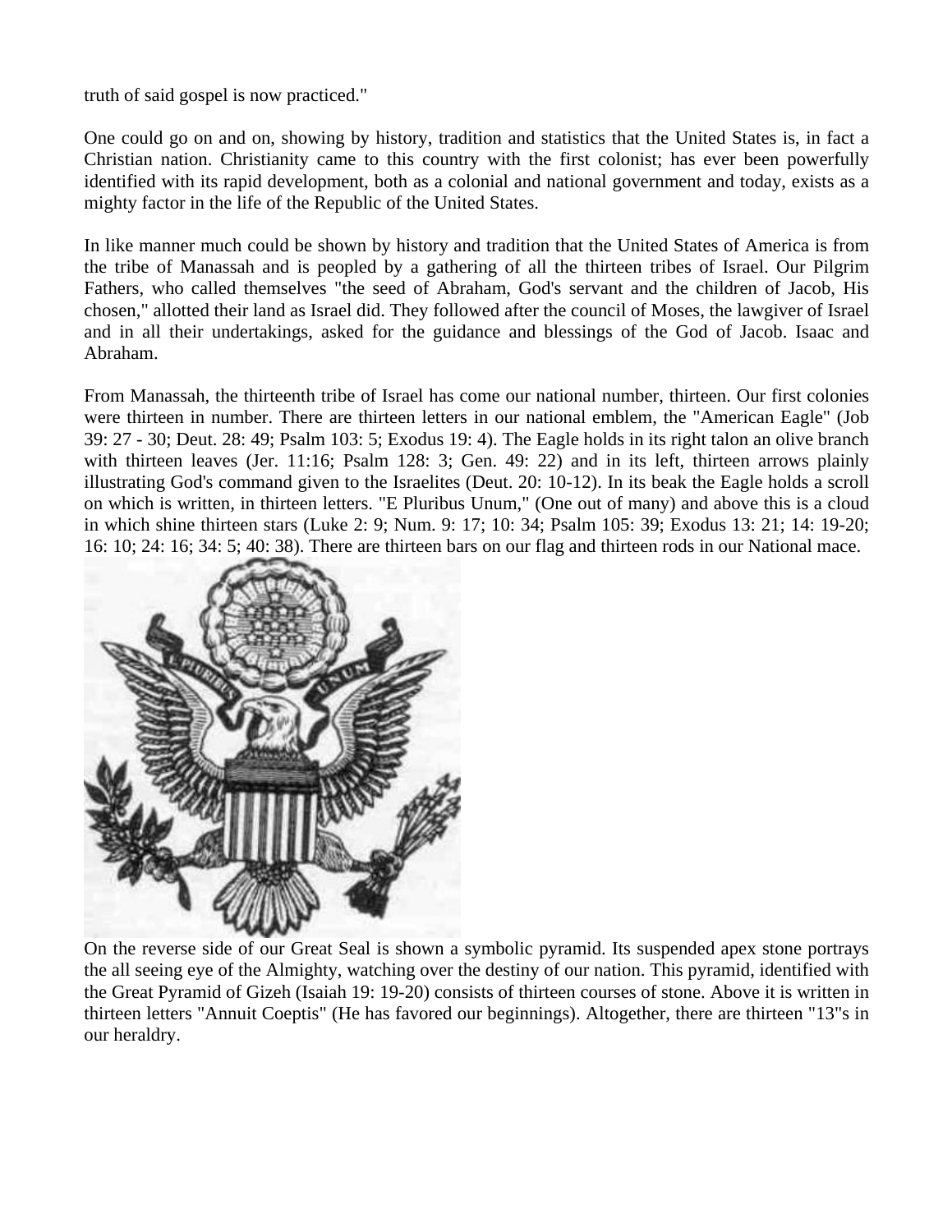

The number thirteen was also identified with the early colonies. Massachusetts had on its emblem a pine tree with a motto above which read "An appeal to God," thirteen letters. At the base of the tree was coiled a rattlesnake beneath which was another motto, in thirteen letters, "Don't Tread On Me". Our first navy consisted of thirteen ships and in many important dates in our history, both in war and peace the number thirteen stands out preeminently.

Our flag is made up from the colors of scarlet, blue and white, the colors of Israelof old. These colors covered the table of shew bread within the Tabernacle. Red is the color of blood and signified justice or judgment, reminding us of the shed blood of Christ for the redemption of His people Israel; White, signifying purity or holiness, the color of snow; (Psalm 50: 7; Isaiah 1: 18). Blue the color of the sky signifying love and because this is the color of the heavens it is representative of God.

The name Manasseh means "forgetfulness" and if there has ever been a people forgetful of all their past. it is this last, this thirteenth, this Manasseh-Israel people in the United States. However. America, as prophesied of Manasseh, did become the great nation, ONE OUT OF MANY. (E Pluribus Unum) and took her place in the appointed time in fulfillment of God's Covenant with Abraham.

America has yet to recognize her relationship to God and re-institute His laws. Through the centuries Israel has usually had to be chastized into repentance. Just as God used the Assyrians to chastise Israel, He is building up Russia to bring Israel into national repentance. Ezekiel, in Chapter 38. writes of the day when the forces of Gog (antichrist) gather against Israel, saying: *"I will go up to the land of* unwalled villages, I will go to them that are at rest, that dwell safely, all of them dwelling without walls, and having neither bars nor gates. To take a spoil, and to take a prey; to turn thine hand upon the desolate places that are now inhabited and upon the people that are gathered out of the nations, *which have gotten cattle and goods, that dwell in the midst of the land"* (Ezek. 38:11.12).

The people of our nation will be driven to their knees by coming events and if they are to pray the prayer the Prophet Joel lined out for them, word for word, they must first acknowledge that they are God's servant people. Joel's instructions are: *"Let them say. Spare thy people, 0 Lord, and give not thine heritage to reproach, that the heathen should rule over them: wherefore should they say among the people. Where is their God?"* (Joel 2:17).

As a people, we are no more worthy than any other people. It may be, that because of our neglect of our HERITAGE, we are less worthy than any people; nevertheless, we are the descendants of Jacob-Israel, of whom God said: *"I shall be the God of all the families of Israel, and they shall be my people"* (Jer. 31:1). In spite of our unrighteousness and national rejection of God, He will not alter His word: *"Thou art my people, and they shall say, thou art my God"* (Hosea 2:23).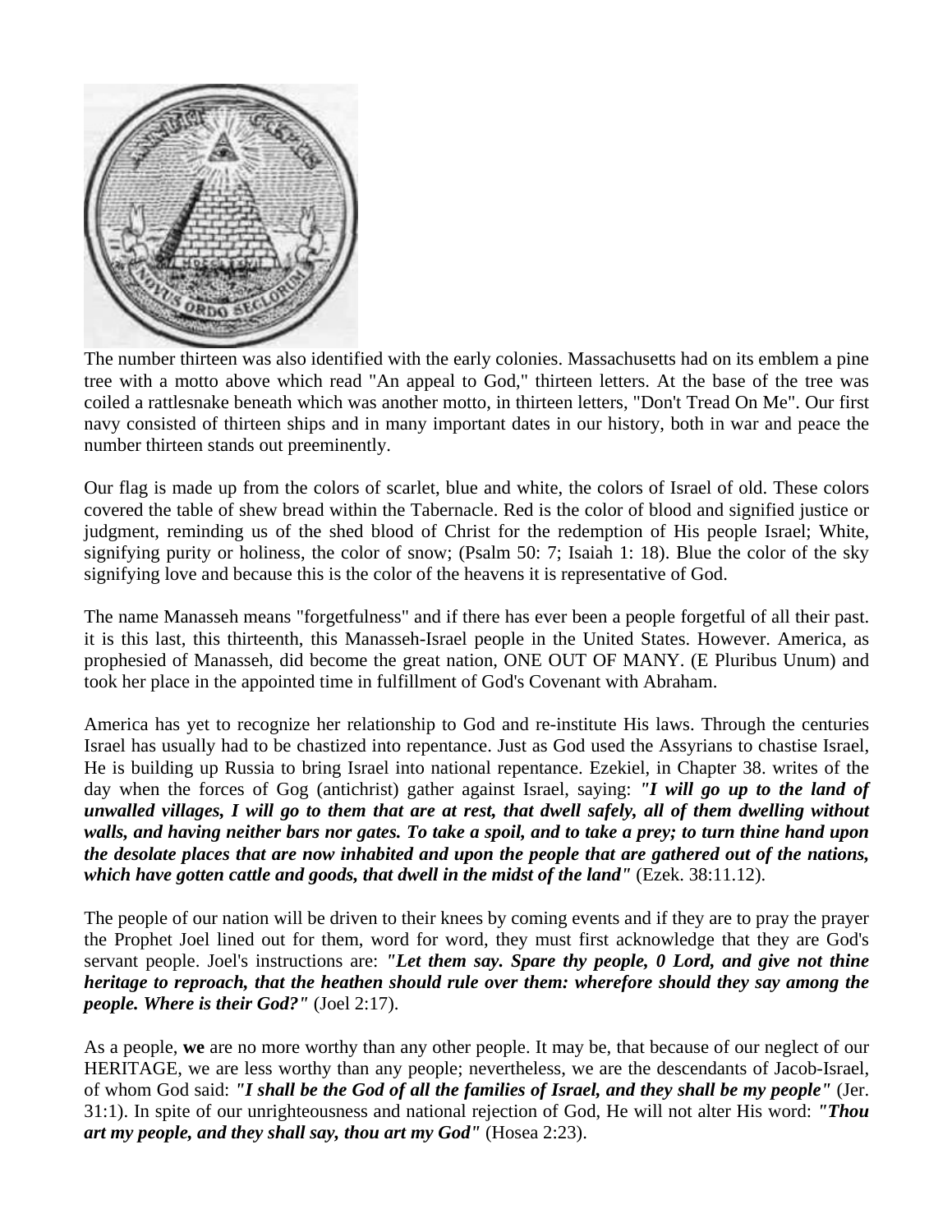The day will come when America-Israel will give voice to the words spoken through the Prophet Hosea: *"Come and let us return unto the Lord: for he hath torn, and he will heal us; he hath smitten, and he will bind us up* " (Hosea 6:1). Our God, the God of Abraham, Issac and Jacob, will yet have the salute of our banners and the allegiance of all the people. The kingdoms of this world shall become the Kingdom of our Lord Jesus Christ, the Everlasting Father, for ever and ever.

\*\*\*\*\*\*\*\*\*\*\*\*\*\*\*\*\*\*\*\*\*\*\*\*\*\*\*\*\*\*\*\*\*\*\*\*\*\*\*\*

It is hoped that the truths expressed in this booklet have renewed faith in God, and in the inspiration of the Bible, and have created an interest in a more complete understanding of God's dealing with the man Abraham whose remarkable destiny the world has yet to understand and to reckon with.

# **APPENDIX THE MARKS OF ISRAEL**

How strange it is, that with all the definite and positive assurances in the Word of God as to Israel's continuance for ever as a Nation, there/has never been any continued or persistent effort on the part of genuine Bible believers to find them. That they have been content to let them fade away and vanish into nothingness is surely a deep reproach on all true Christians.

There is, however, one probable explanation. It was GOD'S WILL AND PURPOSE TO HIDE THEM. While the Jews (some of whom are only a part of the House of Judah) occupied the stage, and even called themselves "Israel", God could work unhindered with and in "Lost Israel", till he had finished his predetermined work and without them knowing they were the people of the Book. Only as Israel's time of punishment had run out with the whole of God's purposes at the point of complete fulfillment, was the identity of Israel to become known.

However, it is a matter of inspired record that God placed "marks" on His people Israel. During the Christian dispensation, Lost Israel was to possess these marks of identification. So then, if we can discover the nations and people with Israel's marks, we have found the people whom God chose to serve Him to be a channel of blessing to all mankind. The God-given marks are very many, and while the following list is not exhaustive, they constitute a chain of evidence utterly impossible to ignore.

One race, and one race alone, has all these marks. Nations within this race may have only a portion of them, but the race as a whole has them all. With a few exceptions, Joseph (the birthright nation) was the recipient of them all. By inheritance, his two sons, Ephraim (Great Britain) and Manasseh (U.S.A.) will be found possessing them all.

While Israelites remain in other countries. America is the home of millions of all the thirteen tribes (one out of many) and thus is representative of the whole House of Jacob. We are bound by Israel's responsibilities, fulfilling Israel's destiny. The MARKS are on us everywhere; in our NAME; in our SABBATH; in our INSTITUTIONS; in our PHILANTHROPY; in our COMMERCE; in our WEALTH; in our MINES; in our AGRICULTURE; in our CHURCHES; in our MISSIONARY ENTERPRISES; in our ARMED FORCES; in our POSSESSION OF THE BIBLE; - all BIRTHMARKS, which neither time, nor the ages, nor even our sin can wipe out.

- 1. Israel to be a great and mighty nation.
- Gen. 12:2; 18:18; Deut. 4:7,8.
- 2. Israel to have multitudinous seed.
- Gen. 13:16; 15:5; 22:17; 24:60; 26:4. 24; 28:3. 14; 32:12; 49:22;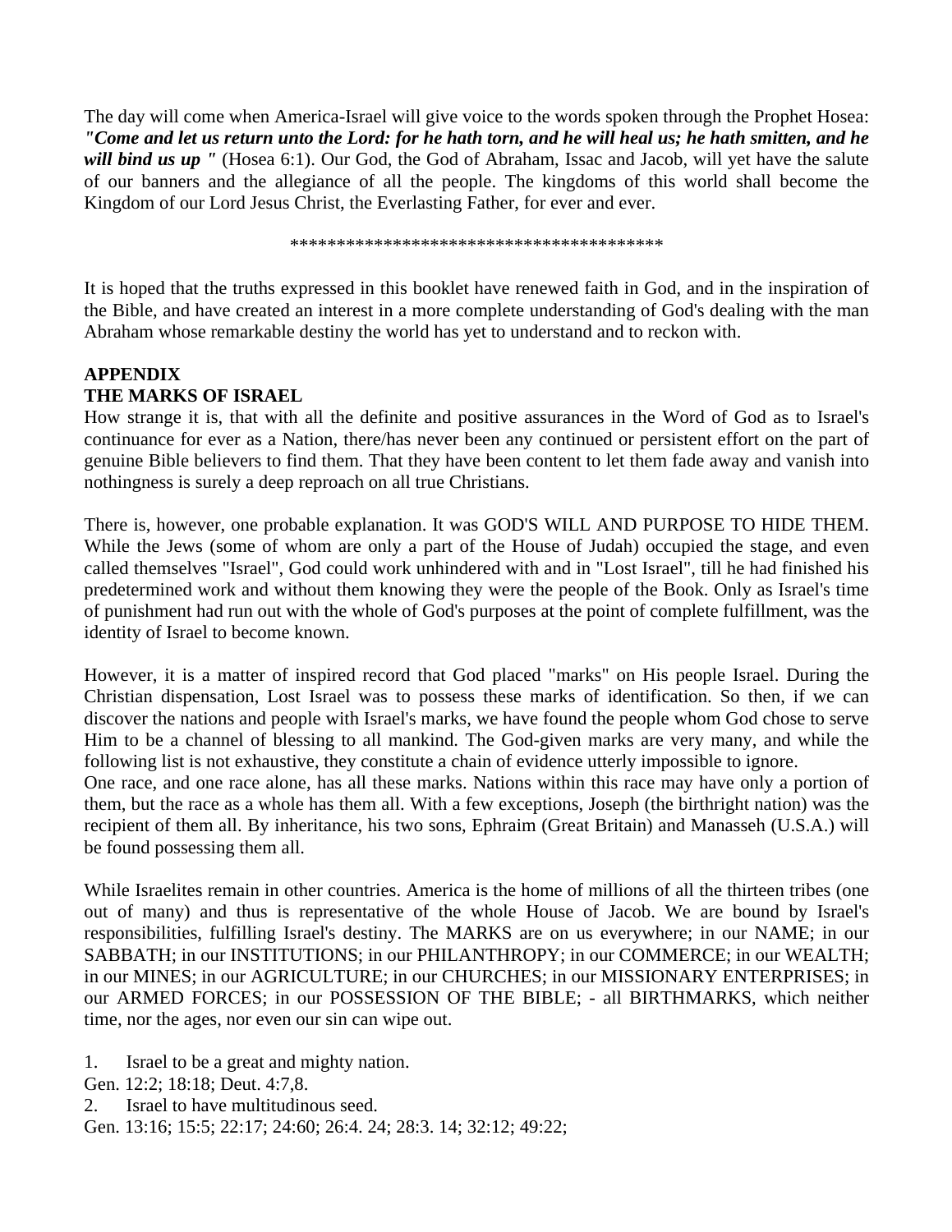- Isa. 10:22; Hos. 1:10; Zech. 10:7,8.
- 3. Israel to spread abroad to the West, East, North and South.
- Gen. 28:14; Isa. 42:5. 6.
- 4. Israel to have a new home.
- II Sam. 7:10; I Chron. 7:9.
- 5. Israel's home to be north-west of Palestine.
- Isa. 49:12; Jer. 3:18
- 6. Israel to live in islands and coasts of the earth.
- Isa. 41:1; 49:1-3; 51:5; Jer. 31:7-10.
- 7. Israel to become a company of nations.
- Gen. 17:4 6.15.16; 35:11; 48:19; Eph. 2:12.
- 8. Israel to have a Davidic King (a perpetual monarchy within Israel).
- II Sam. 7:13.19; I Chron. 22:10; II Chron. 13:5; Isa, 89:20, 37; Ezek. 37:24; Jer. 33:17, 21. 26.
- 9. Israel to colonize and spread abroad.
- Gen. 28:14; 49:22; Deut. 32:8; 33:17; Psa. 2:8; Isa. 26:15; 27:6; 54:2; Zech. 10:8. 9.
- 10. Israel to colonize the desolate place of the earth.
- Isa. 35:1; 43:19, 20; 49:8; 54:3; 58:11, 12.
- 11. Israel to lose a colony, then expand, demanding more room.
- Isa. 49:19. 20.
- 12. Israel to have all the land needed.
- Deut. 32:8.
- 13. Israel to be the first among the nations.
- Gen. 27:29; 28:13; Jer. 31:7.
- 14. Israel to continue as a nation for ever.
- II Sam. 7:16, 24. 29; I Chron. 17:22 27; Jer. 31:35 37.
- 15. Israel's home to be invincible by outside forces.
- II Sam. 7:10; Isa. 41:11-14.
- 16. Israel to be undefeatable defended by God.
- Num. 24:8. 9; Isa. 15 -17; Micah 5:8, 9.
- 17. Israel to be God's instruments in destroying evil.
- Jer. 51:20; 51:19 24; Dan. 2:34. 35.
- 18. Israel to have a land of great mineral wealth.
- Gen. 49:25. 26; Deut. 8:9; 33:15 -19.
- 19. Israel to have a land of great agricultural wealth.
- Gen. 27:28; Deut. 8:7. 9; 28:11; 33:13. 14. 28.
- 20. Israel to be rich by trading.
- Isa. 60:5-11; 61:6.
- 21. Israel to be envied and feared by all nations.
- Deut. 2:25; 4:8; 28:10; Isa. 43:4; 60:10, 12; Micah 7:16. 17:Jer-33:9.
- 22. Israel to lend to other nations, borrowing of none.
- Deut. 15:6; 28:12.
- 23. Israel to have a new name.
- Isa. 62:2; 65:15; Hos. 2:17.
- 24. Israel to have a new language.
- Isa. 28:11 (The Bible, by means of which God speaks now to Israel, is English not Hebrew).
- 25. Israel to possess the gates of his enemies.
- Gen. 22:17.
- 26. Israel to find the aborigines diminishing before them.
- Deut. 33:17; Isa. 60:12; Jer. 31:7 -10.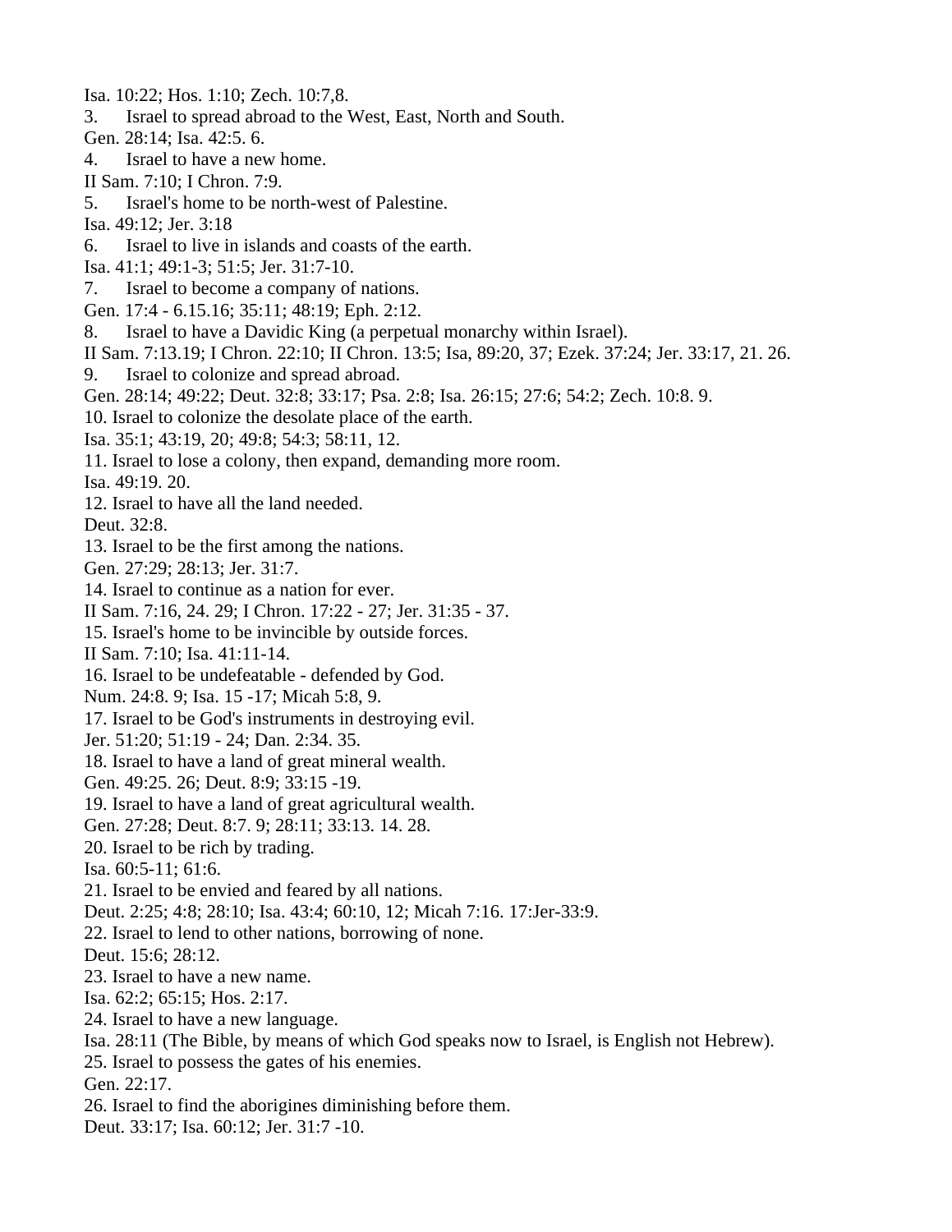27. Israel to have control of the seas. Deut. 33:19; Num. 24:7; Psa. 89:25; Isa. 60:5 (F. Fenton translates this last, "when rolls up to you all the wealth of the sea". That could not be unless Israel controlled it). 28. Israel to have a new religion (New Covenant). Heb. 8:10 - 13; 9:17; Matt. 10:5 - 7; Luke 1:77; 2:32; 22:20; John 11:49 - 52; Gal. 3:13. 29. Israel to lose all trace of her lineage. Isa. 42:16 -19; Hos. 1:9,10; 2:6; Rom. 11:25. 30. Israel to keep Sabbath for ever (one day in seven set aside). Ex. 31:13,16,17; Isa. 58:13,14. 31. Israel to be called the sons of God (i.e.. accept Christianity). Hos. 1:10 -11. 32. Israel to be a people saved by the Lord. Deut. 33:27 - 29; Isa. 41:8 -14; 43:1 - 8; 44:1 - 3; 49:25, 26; 52:1 -12;55:3 -10,13; Jer. 46:27. 28; Ezek. 34:10 -16; Hos. 2:23; 13:9-14; 14:4, 6. 33. Israel to be the custodians of the Oracles (Scriptures) of God. Psa. 147:19. 21; Isa. 59:21. 34. Israel to carry the Gospel to all the world. Gen. 28:14; Isa. 43:10 - 12 (witnesses). 21; Micah 5:7. 35. Israel to be kind to the poor and set slaves free. Deut. 15:7.11; Psa. 72:4; Isa. 42:7; 49:9; 58:6. 36. Israel to be the heir of the world. Rom. 4:13. 37. Israel to be God's Glory. Isa. 46:13; 49:3; 60:1. 2. 38. Israel to possess God's Holy Spirit as well as His Word. Isa. 44:3; 59:21; Hagg. 2:5. 39. Israel to be God's Heritage, formed by God. for ever. Deut. 4:20; 7:6; 14:2; II Sam. 7:23; I Kings 8:51, 53; Isa. 43:21; 54:5-10; Hos. 2:19, 23; Joel 2:27; Micah 7:14 -18. 40. Israel is the nation appointed to bring glory to God. Isa. 41:8 -16; 43:10.21; 44:23; 49:3.



"YE SEED OF ISRAEL'S CHOSEN RACE, YE RANDSOMED OF THE FALL, HAIL HIM WHO SAVES YOU BY HIS GRACE, AND CROWN HIM LORD OF ALL."

# **NAMES GOD GAVE TO ISRAEL**

**ANCIENTS** (Is. iii, 14; xxiv, 23; Jer. xix, I; Ezek. vii. 26; viii. II). **ANOINTED** (I Chr. xvi. 22; Ps. ii. 2; cv. 15; Hab. iii. 13; Zech. iv, 14. **BATTLE-AXE** (Jer. li. 20). **BELOVED** (Ps. Ix. 5; Is v. I; Rom. xi. 28).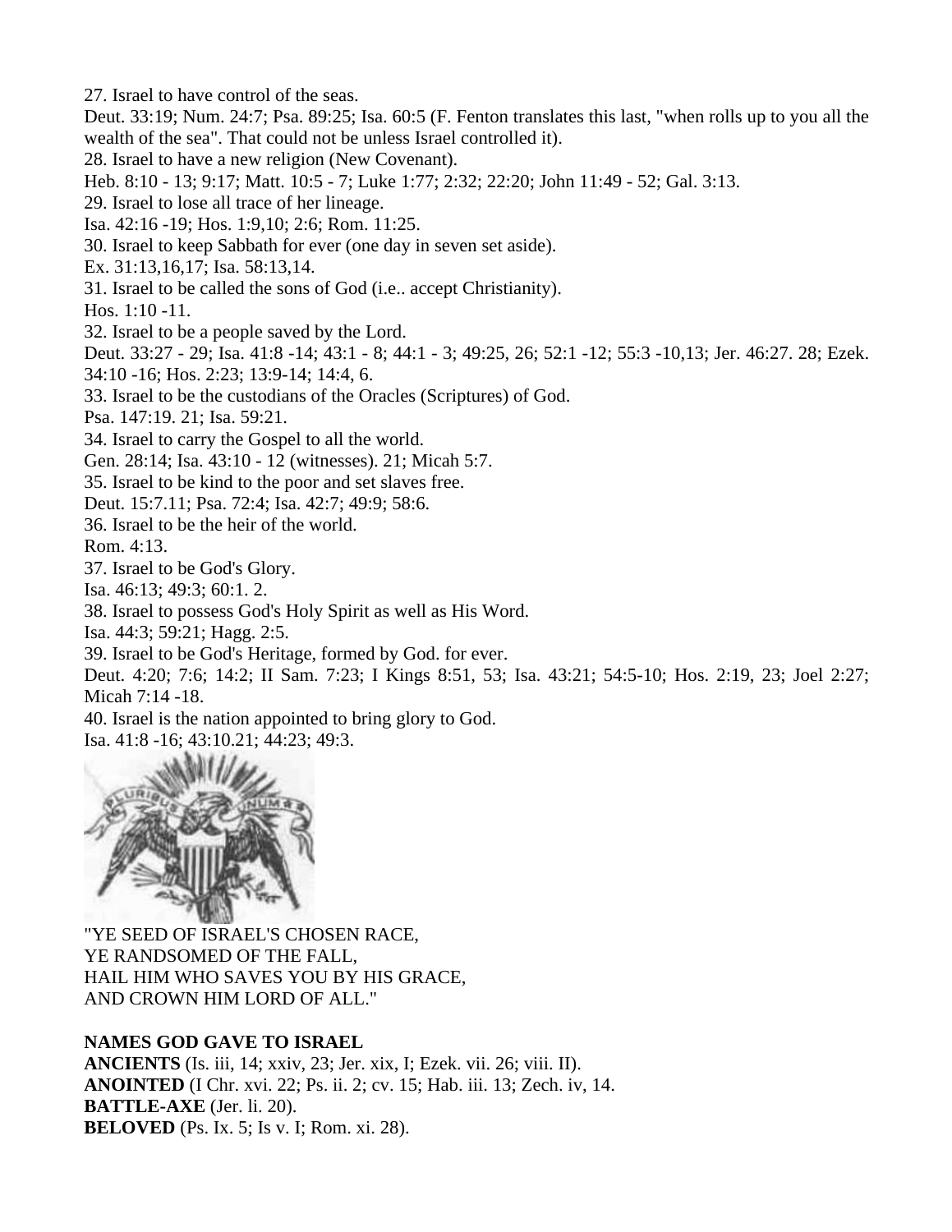**DEARLY BELOVED** (Jer. xxxi. 20). **BETROTHED** (Hos. ii. 19). **BLESSED** (Gen. xii. 2; xiv. 19; xviii. 18; Deut. vii. 14; Ps. xxxiii. 12; Is. li. 2; Ixi, 9; Ixv, 23). **BLESSING** (Gen. xii, 2. 3; xxviii. 4; Deut. xxxiii. I. 16; Ps. iii, 8; Is. xix. 24; Ixv. 8; Zee. viii. 13; Gal. iii, 14; Heb. vi, 14). **BRANCH** (Ps. Ixxx. 15; Is. vi, 2; Ix. 21). **BRIDE** (Is. Ixii. 5; Jer. xxxiii. II; Joel ii. 16). **CHIEF OF NATIONS** (Jer. xxxi. 7). **CHILDREN** (Deut. xiv. I; I Chr. xvi. 13; Ps. Ixxxii. 6; Is. xlix.23;Joelii.23). **CHILDREN OF ZION** (Ps. cxlix, 2). **LOVED CHILD** (Hos. xi. I). **PLEASANT CHILD** (Jer. xxxi, 20). **CHOSEN** (Deut. vii, 6; xiv. 2; Ps. cv, 6; cxxxv. 4; Is. xli. 9; xliii. 10; xlvii. 10) **CHOSEN GENERATION** (I PET. II. 9). **CONGREGATION** (Num. xvi. 3; Ps. Ixviii. 10; Ixxiv. 2; Joel ii,16). **CONSECRATED** (Ex. xxxii. 29; I Chr. xxix. 5; 2 Chr. xxix. 5; 2 Chr. xxix. 31; Ezek. xliii. 26; Micah iv. 13). **DELIGHT** (Deut. x. 15). **DEW FROM THE LORD** (Micah v, 7). **ROYAL DIADEM** (Is. Ixii. 3). **DOMINION** (Ps. cxvii. 4; Ixviii. 34). **ETERNAL EXCELLENCY** (Is. Ix. 15). **SWORD OF EXCELLENCY** (Deut. xxxiii. 29). **FIRSTBORN** (Ex. iv. 22; Jer. xxxi. 9). **FIRSTFRUITS OF INCREASE** (Jer. ii. 3). **FLOCK** (Is. xl. II; Jer. xiii, 17. 20; xxiii. 2; xxxi. 10; Ezek. xxxvi. 38; Micah vii, 14; Zee. ix, 16; I Pet. v, 2). **FOUNTAIN** (Deut. xxxiii. 28; Ps. Ixviii. 26). **FRUIT** (Is. xxvii. 6: Ezek. xvii. 8; Hos. xiv. 8; Matt. xxi, 43). **WATERED GARDEN** (Is. Iviii. II; Jer. xxxi, 12). **GLORIFIED** (Is. xxvi. 15; xliv. 23; Iv. 5; Ix. 9). **GLORY** (Is. xliii, 7; xlvi. 13; Ix. 7; Luke ii, 32). **CROWN OF GLORY** (Is. Ixii. 3; Zee. ix, l6). **HEIRS OF PROMISE** (Heb. vi. 17). **HEIRS OF SALVATION** (Heb. i. 14). **HEIRS OF THE WORLD** (Rom. iv. 13). **HERITAGE** (Is. liv. 17; Joel ii, 17; iii, 2; Micah vii. 14. 18; I Pet. v. 3). **SPIRITUAL HOUSE** (Eph. ii. 21. 22; I Pet. ii. 5). **INHERITANCE** (Deut. ix, 26. 29; I Kings viii. 51; Ps. xxxiii. 12; Ixviii. 9; cvi, 5; Is. xix. 25; bdii, 17). **PEOPLE OF INHERITANCE** (Deut. iv. 20). **ROD OF INHERITANCE** (Ps. Ixxiv. 2; Jer. xi. 16; Ii, 19). **JEWELS** (Is. Ixii. 3; Mal. iii. 17). **JOY OF MANY NATIONS** (Is. Ix. 15). **KINGS** (Is. xlix. 7. 23). **KINGDOM OF GOD** (Matt. xxi, 43). **KINGDOM** (Ex. xix, 6; Num. xxiv. 7; Deut. xvii. 20). **LAW GIVERS** Ps. Ixxviii. 5; cxlvii. 19; Is. xlii. 4; Ii. 7). **LIGHT** (Is. Ii. 4; Ix, 3; Luke ii, 32). **GREAT LION** (Num. xxiii, 24; Micah v. 8).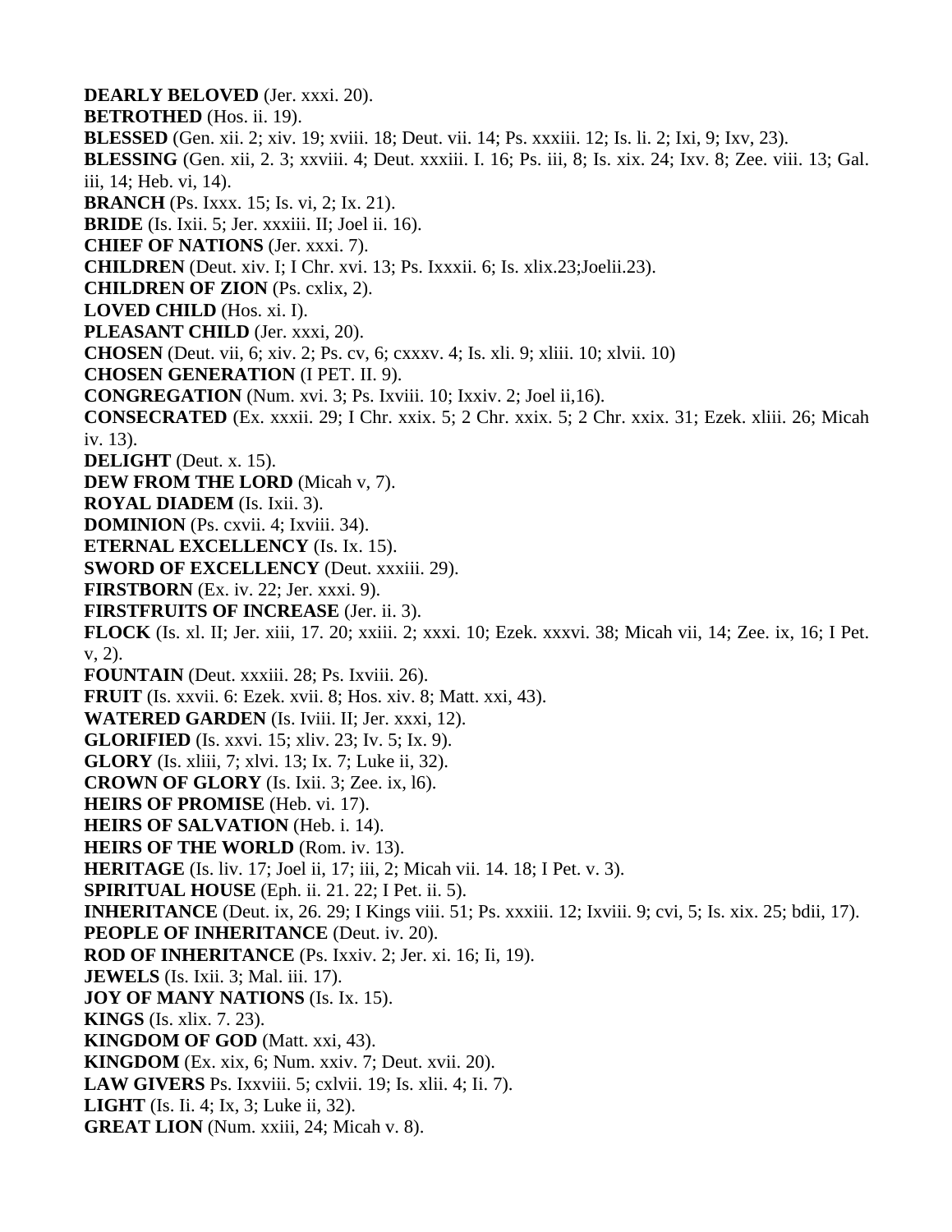**YOUNG LIONS** (Is. v. 29; Ezek. xix. 2; xxxviii. 13). **LOT** (Deut. xxxii. 9). **EVERLASTING LOVE** (Deut. vii, 8; Jer. xxxi. 3; Hos. xi. I). **MIGHTY MEN** (Joel iii. 9; Nah. ii. 3; Zech. x. 5). **VALIANT MEN** (Nah. ii. 3). **MERCHANTS OF TARSHISH** (Ezek. xxxviii, 13). **MESSENGERS** (Is. xiv. 32; xlii. 19;xliv. 26). **MESSENGERS OF THE COVENANT** (Mal. iii. I). **MINISTERS** (Is. Ixi. 6). **BLESSED NATION** (Ps. xxxiii. 12). **EVERLASTING NATION** (Gen. xvii. 5, 6; I Chr. xvii. 21, 22; 2 Sam. vii, 23. 24; Ezek. xxxvii. 12-28; Luke i, 33. 55). **GREAT NATION** (Gen. xii. 2; Deut. iv. 6. 8). **GREAT AND MIGHTY NATION** (Gen. xviii. 18). **HOLY NATION** (Ex. xix. 6; I Pet. ii, 9). **ISLAND NATION** (Is. xxiv, 14; xli. I; xliii. 4. 5. 10; xlix, I 19; Jer. xxxiii. 8; xxxi, 10). **MIGHTY NATION** (Is. xxvi, 2). **NATION WHOSE GOD IS THE LORD** (Ps. xxxiii. 12; cxliv. 15). **NATION & COMPANY OF NATIONS** (Gen. xxxv. 11). **RIGHTEOUS NATION** (Ps. cxviii, 19. 20; Is. xxvi. 2; Hos. ii. 19). **STRONG NATION** (Is. Ix, 22; Micah iv.7). **WEALTHY NATION** (Jer. xlix, 31). **ACCEPTED ONES** (Is. Ivi, 7; Ezek. xx, 41; I Pet. ii. 5). **GATHERED ONES** (Is. xxvii. 12; liv. 7; Ivi. 8; Jer. xxix, 14; xxxi. 10; Ezek. xxviii, 25). **LOVED ONES** (Deut. iv. 27). **MARRIED ONES** (Jer. iii. 14; Hos. ii. 19). **REVIVED ONES** (Ps. Ixxxv. 6; Hos. vi, 2). **SANCTIFIED ONES** (Is. xiii. 3; Ezek. xx. 41; xxxix. 27). **SAVED ONES** (Deut. xxxiii. 29; Ps. xliv. 7; Is. xiv. 22; Luke i. 71). **OUTCASTS** (Ps. cxlvii. 2; Is. xi. 13). **PASTURE** (Ps. xcv. 2). **PEOPLE OF THE GOD OF ABRAHAM** (Ps. xlvii. 9). **HIS PEOPLE** (Ex. vi. 7; Deut. xxxii, 9; 2 Chr. ii. II; Ps. Ixxviii. 71; Luke vii. 16). **PEOPLE CHOSEN FOR HIS OWN INHERITANCE** (Ps. xxxiii, 12). **COLONISING PEOPLE** (Is. xxxv, I; xlix. 8). **COVENANT PEOPLE** (Gen. xvii. 7; xxii, 16; Ps. cv, 8. 9, 10; Ezek. xxxvii, 26; Luke i. 73; Heb. vi, 13). **HOLY PEOPLE** (Deut. xiv, 2; xxvi, 18; I Pet. ii. 9). **PUSHING PEOPLE** (Num. xxiii. 22; Deut. xxxiii. 17; Is. xxxiv. 7). **PURCHASED PEOPLE** (Ex. xv, 6; Ps. Ixxiv. 2). **RIGHTEOUS PEOPLE** (Is. Ix. 21). **SEPARATE PEOPLE** (Num. xxiii. 9; Deut. xxxiii. 28). **SPECIAL PEOPLE** (Deut. vii. 6). **PLEASANT PLANT** (Is. v. 7). **PLANTING** (Is. Ixi, 3). **PORTION** (Deut. xxxii, 9). **PURCHASED POSSESSION** (Eph. i. 14). **PRAISE** (Deut. xxvi. 19; Is. xliii, 21). **KINGDOM OF PRIESTS** (Ex. xix. 6).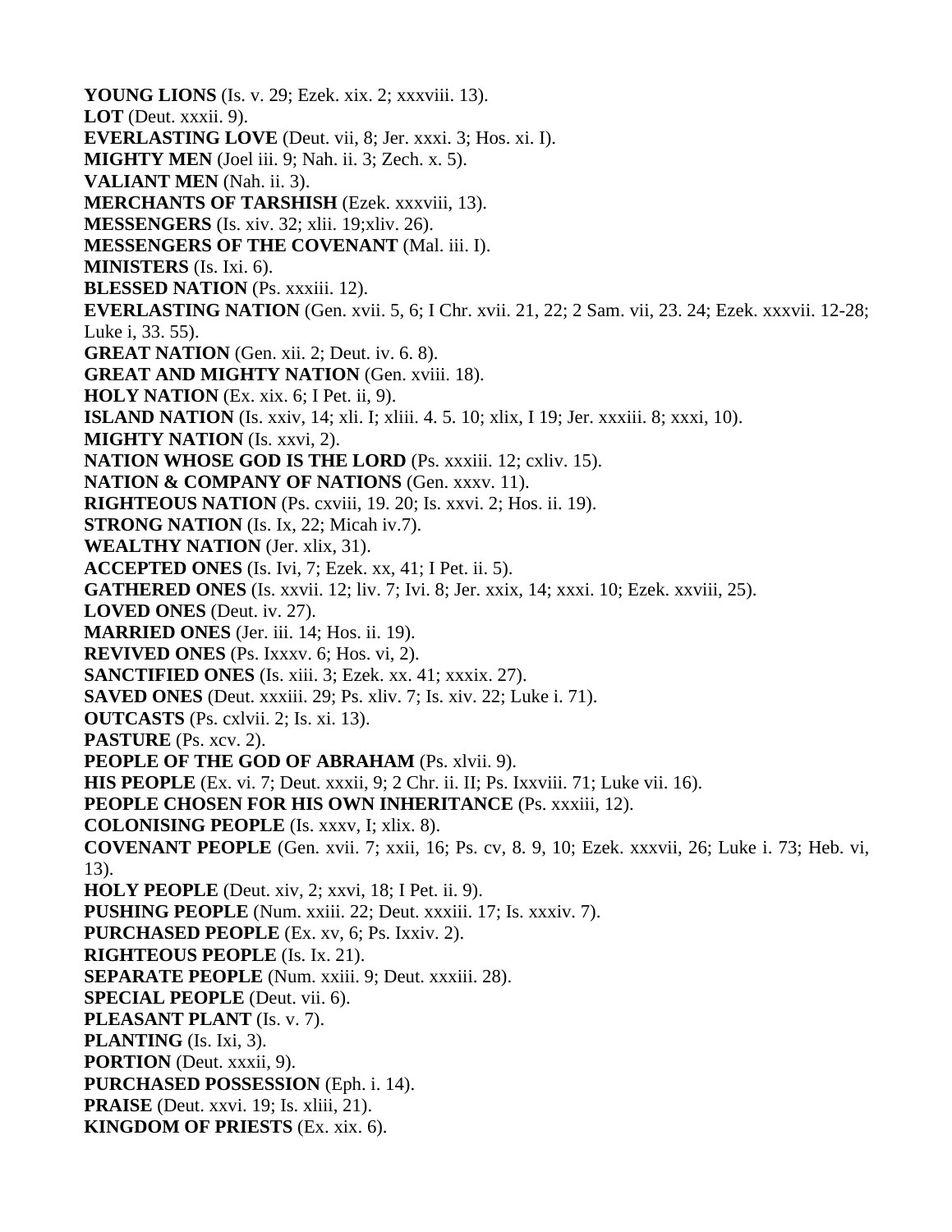**HOLY PRIESTHOOD** (I Pet. ii. 5, 9). **ROYAL PRIESTHOOD** (I Pet. ii. 9). **PRIESTS OF THE LORD** (Is. Ixi, 6). **RANSOMED** (Is. xxxv. 10; Jer. xxxi. II; Hos. xiii. 14). **REDEEMED** (Is. xliv, 23; xlviii, 20; Ixii. 12; Jer. xxxi. II). **REJOICING** (Is. Ixii. 5; Ixv. 13, 19; Ixvi, 10. 14; Jer. xxxii, 42). **REMNANT** (Is. xlvi. 3; Jer. xxiii. 3). **RESIDUE** (Is. xxviii. 5; Zee. viii, II). **TREES OF RIGHTEOUSNESS** (Is. Ixi. 3). **SAINTS** (Deut. xxxiii, 3; Ps. 1, 5; Ixxxv. 8; xcvii, 10; cxlvii, 14; Dan. vii. 27). **SANCTIFIED** [Lev. xxi, 23; Is. xiii, 3; Ezek. xx, 41; xxxix, 27; Heb. x, 14. **SANCTUARY** (Ex. xv. 17; xxv, 8; Ps. cxiv, 2; Is. xliii, 28; Ezek. xxxvii, 28). **SEED THE LORD HATH BLESSED** (Is. Ixi. 9). **SERVANTS** (Ps. Ixix, 36; Is. xli. 8, 9; xliii. 21; Ixv. 9 13, 15). **SHEEP** (Ps. Ixxiv, I; xcv, 7; c, 3; Jer. xxxi. 10; Ezek. xxxiv. 11, 12). **LOST SHEEP** (Jer. I. 6; Matt. x, 6; xv. 24). **SHIELDS OF THE EARTH** (Ps. xlvii. 9). **SHIELD OF HELP** (Deut. xxxiii, 29; Ps. cxv. 9, 10. 11). **SHIELD OF MIGHTY MEN** (Nah. ii. 3). **SHIPS OF TARSHISH** (Is. Ix. 9). **SON** (Ex. iv. 22; Is. xlii. 6; xlv, II; Hos. i, 10; xi, I; John i. 12; 2 Cor. vi. 18). **DEAR SON** (Jer. xxxi, 20). **LIVELY STONES** (Eph. ii, 21, 22; I Pet. ii. 5). **STRENGTH** (Ps. Ix. 7; Ixviii. 35; Deut. xxxiii. 17). **TABERNACLE** (Lev. xxvi, 11. 12; Ezek. xxxvii. 27; Amos ix, 11; Acts vii, 44, 46; xv. 10). **TEMPLE** (I Cor. iii. 16. 17; 2 Cor. vi. 16; Eph. ii. 21. 22). **TESTIMONY** (Ps. Ixxviii. 5; cxxxii. 12; cxlvii. 19). **PECULIAR TREASURE** (Ex. xviii, 5; Ps. cxxxv. 4). **GREEN OLIVE TREE** (Jer. xi. 16; Rom xi. 17). **TRIBES** (Ps. cxxii, 4; Is. xlix. 6; Ixiii. 17). **THRONE** (Deut. xvii. 18; 2 Sam. vii, 13; I Chr. xxii. 10; Ps. xxxix, 4; Jer. xiv, 21; Ezek. xliii, 7). **VINE** (Ps. Ixxx. 8; Jer. vi, 9; Ezek. xvii. 6; Hos. xiv, 7). **NOBLEVINE** (Jer.ii.21). **GOODLY VINE** (Ezek. xvii, 8). **VINEYARD** (Ps. Ixxx. 15-. Is. v; Jer. xii. 10). **VIRGIN** (Jer. xxxi, 4. 21; Amos v, 2). **WANDERERS** (Hos. ix. 17). **WEAPONS OF WAR** (Jer. Ii. 20). **WITNESSES** (Is. xliii. 10, 12; xliv. 8).

"Hearken to me, ye that follow after righteousness, ye that seek the Lord: Look unto the rock whence ye are hewn, and to the hole of the pit whence ye are digged. Look unto Abraham, your father, and *unto Sarah that bare you: for I called him alone, and blessed him, and increased him... Hearken unto me, my people; and give ear unto me, O my nation." Isaiah 51: 1-2.4.*

This "Outline" of the Identity of God's people as revealed by the study of God's Covenant with Abraham was compiled as a guide-line for study. No infallibility is claimed for the opinions expressed herein.